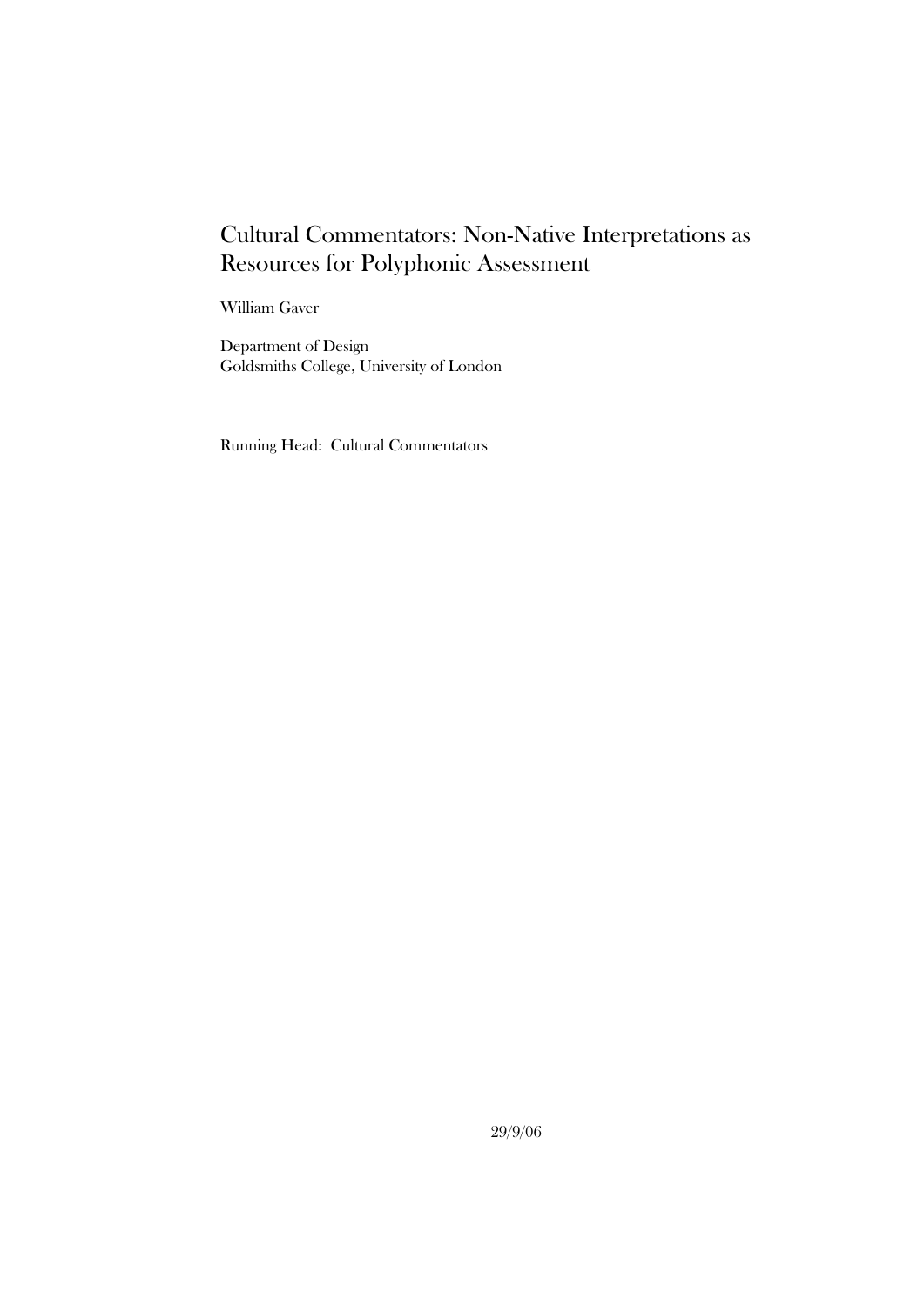# Abstract

Designs for everyday life must be considered in terms of the many facets of experience they affect, including their aesthetics, emotional effects, genre, social niche, and cultural connotations. In this paper, I discuss the use of cultural commentators, people whose profession it is to inform and shape public opinion, as resources for multi-layered assessments of designs for everyday life. I describe our work with a team of movie screenwriters to help interpret the results of a Cultural Probe study, and with filmmakers to document the experiences of people living with prototype designs in their homes. The value of employing cultural commentators is that they work outside our usual community of discourse, and are often accustomed to reflecting issues of aesthetics, emotions, social fit or cultural implication that are difficult to address from traditional HCI perspectives. They help to focus and articulate people's accounts of their experiences, extrapolating narratives from incomplete information, and dramatising relationships to create powerful and provocative stories. In so doing, they create the grounds for a polyphonic assessment of prototypes, in which a multiplicity of perspectives encourages a multi-layered assessment.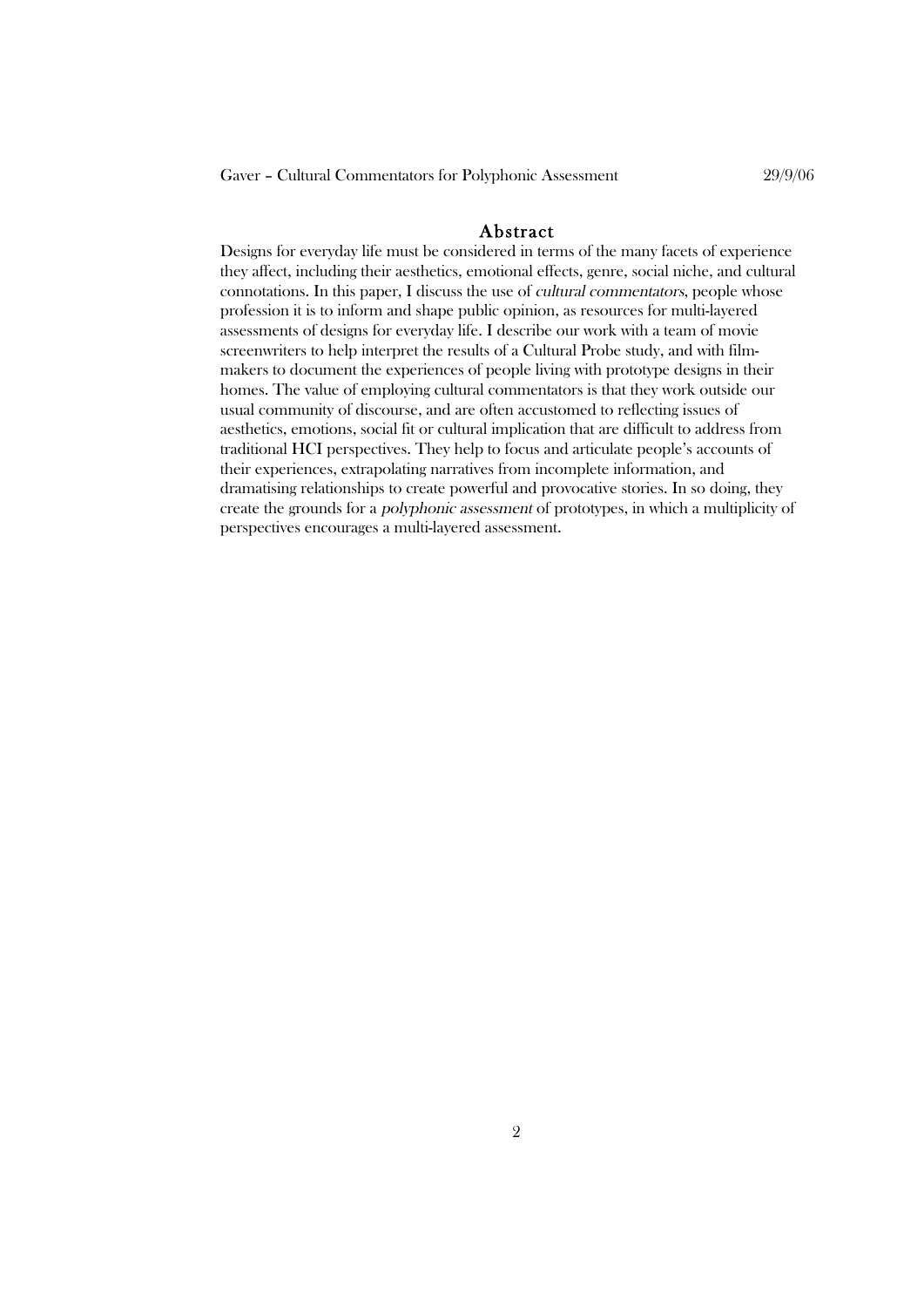# Introduction

There's nothing quite like getting a new phone. Only a few things are as satisfying as prising a mint mobile from its packaging… The reception was clear, the screen vibrant, and it didn't shame me to be seen talking into it, unlike the heavy square-ish monstrosity it was to replace. The next day, I admired its petite frame and slender curves. Sadly, I could barely scrape a day of use before the battery began to bleep for a recharge… – Mat Smith, The Guardian newspaper, 23 March 2006

As computational technologies are increasingly being developed for life outside the workplace, the issues relevant for their success are broadening considerably. From a traditional emphasis on utility and usability (Nickerson and Landauer, 1997), we need to expand our approach to consider a much broader range of dimensions in characterising people's experience – for instance, understanding the aesthetics of computational systems and the emotions they arouse. In addition, we need to understand and design for the ways that new technologies are adopted by, and affect, society. This includes the ways that computational technologies are perceived in terms of existing genres (such as tools, information resources, entertainment systems or art), and the social groups that might adopt given technologies as particularly suitable to their lifestyles and identities. Finally, it is important to consider the potential cultural implications of particular technologies – to envisage how they might affect larger scale trends that we find desirable or worrying.

It is possible to focus on each of these facets of experience separately, but in practice they all tend to be integrated (McCarthy & Wright, 2004). Designs that focus heavily on only one of these levels, seeking primarily to elicit, represent or convey emotions, for instance, or simply to provide aesthetic experiences, are a subset of those that cater to a wider range of experience, and often an impoverished one at that. Many computational artefacts elicit emotional reactions; few are "affective interfaces". Indeed, it is arguable that all computational artefacts can elicit aesthetic and emotional reactions, that they fit or avoid known genres, are more suitable for some social groups than others, and have positive or negative cultural implications, whether or not these issues are made salient in their design.

Moreover, emotions may be aroused in reaction to any of the various aspects of experience offered by an artefact. A beautifully designed artefact may make us happy. We may feel saddened by a sentimental picture, and simultaneously angry at having our emotions manipulated. We might feel disappointed to realise a new design is "only" another example of a certain genre (say, an entertainment device) or embarrassed to enjoy a design identified with a social group we find distasteful. At the same time, we might be proud to think that using a given artefact will have beneficial cultural effects (perhaps promoting communication) or chagrined to think that we are contributing to detrimental ones (for instance, the increasing fragmentation of public culture). As these examples suggest, our reactions may not be simple: we may well have mixed emotions within or between any of these levels of appreciation.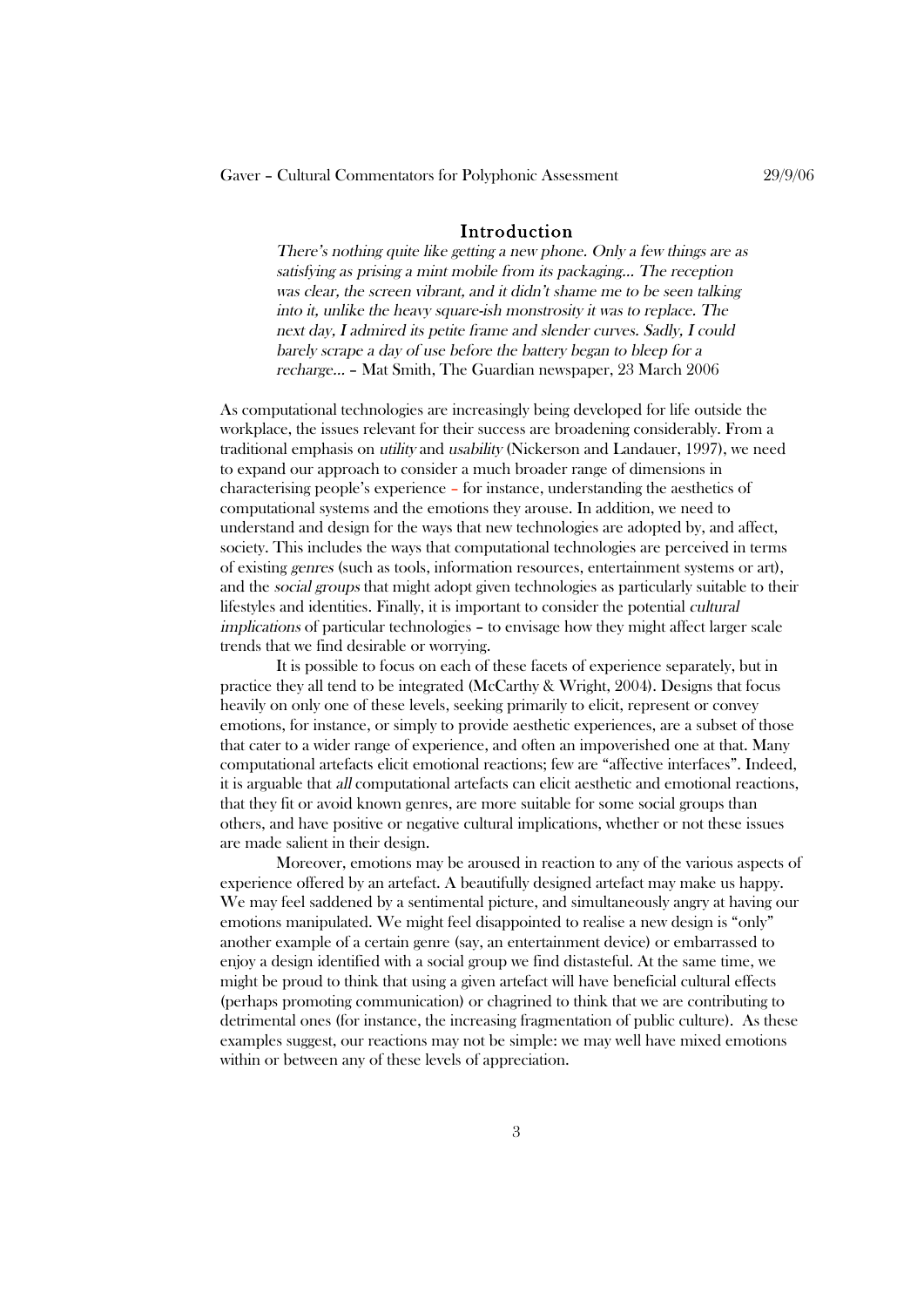In considering technologies for everyday life, then, the dimensions of experience that we need to understand and design for are diverse and complexly interrelated. As a result, the range of issues we need to address in assessing the products of our design are also varied and complicated. It is no longer sufficient to evaluate whether people can use a given design to achieve a task easily and efficiently. We need also – sometimes primarily – to understand how the design resonates aesthetically, emotionally, socially and culturally, both with particular users and with a larger audience. And this implies that we need new sources of assessment on the one hand, and that assessments need to be multi-layered on the other (c.f. Sengers and Gaver, 2006).

## Cultural Commentators

In this paper, I report our experiences of employing cultural commentators to provide interpretations and evaluations as a resource for multi-layered assessments of everyday technologies. "Cultural commentators" is a loose category referring to those who comment on events (including artefacts and systems, as well as happenings) for a moreor-less general audience. Commentators may be sub-categorised as popularisers, storytellers and analysts:

- Popularisers, including print or broadcast journalists, documentary film-makers and some critics, report on events, as a professional activity, for the "general public". Their chief concern is to identify and communicate the "essence" of a story – its most salient and important elements – and how it should be interpreted.
- Storytellers, including some authors, film-makers, poets and artists, may disguise and/or invent the subjects of their comments by focusing on what is (apparently) imaginary. Their concern may be to propel a narrative through a sequence of causally-connected events, or to create meaningful complexity by offering numerous or ambiguous perspectives on events.
- Analysts, including psychoanalysts, archaeologists, historians, and some detectives or forensics experts, are most like traditional technology researchers in their concern with articulating events in terms of their component dimensions, and tracing chains of causality among them. Such communities of practice, if not often involved with technology development, may offer a usefully alien perspective (cf. Bell et al., 2005).

The basic method of using cultural commentators is to ask them to report on a piece of design in a mode that would be customary for their profession. A journalist might visit and interview people borrowing a prototype; an author might write a short story incorporating the prototype in some way; a psychoanalyst might report on how the prototype triggers certain emotional complexes for a given user. Of course, applying commentators' customary practices to technological designs may be a new endeavour for them, so adaptations will be required. But the intention is that commentators should maintain integrity to their own community of practice in commenting on designs, rather than adopting the traditions of interaction research.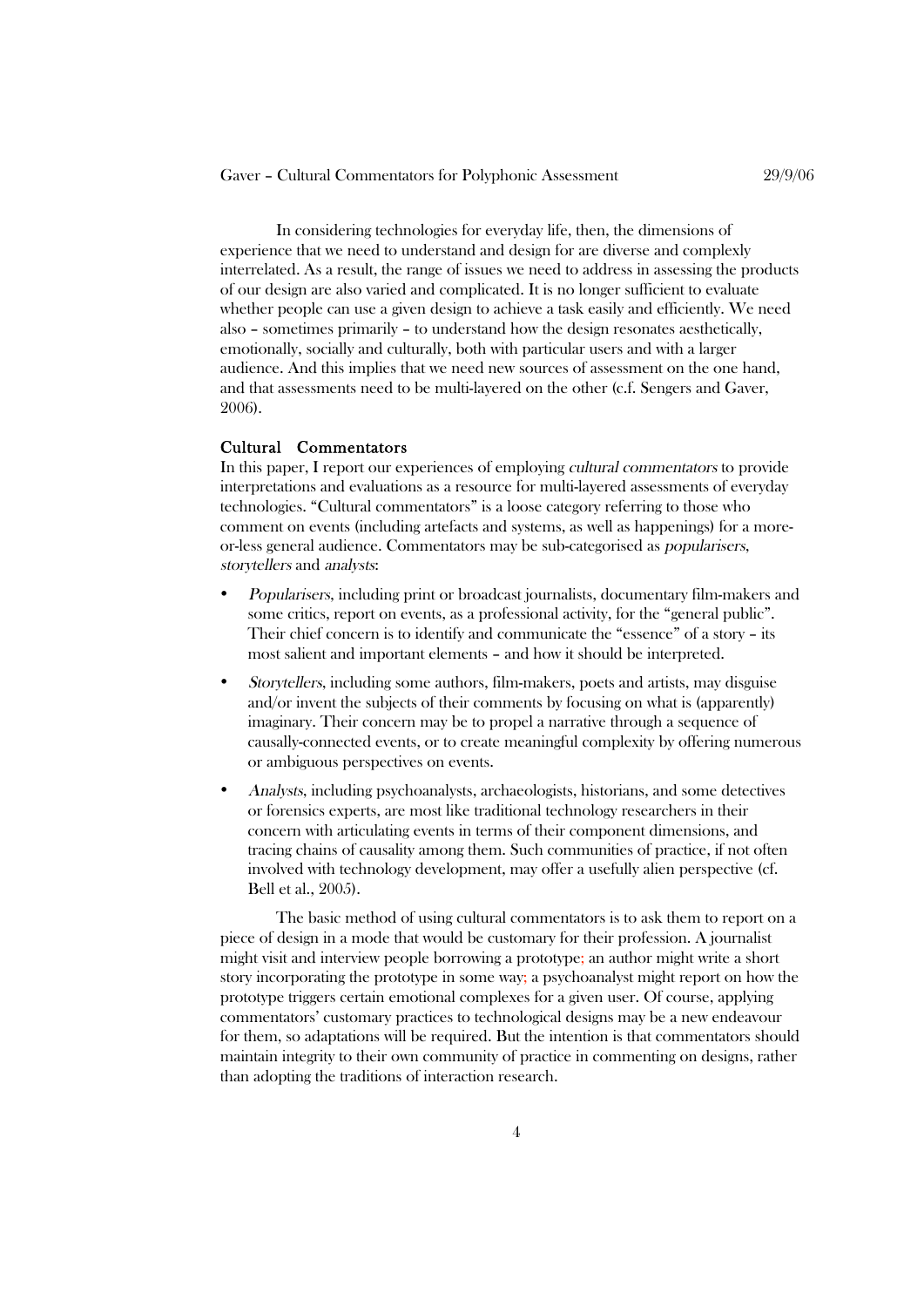There are several potential advantages to gathering cultural commentaries as resources for design and its assessment. First, because they are, by definition, outside interaction design's normal community of practice, cultural commentators may bring new perspectives and insights to a given example of design. Some of these might open new lines of enquiry or question basic assumptions of the field, as well as highlighting particular facets of a design. Second, cultural commentators may be accustomed to reflecting on and articulating aspects of experience that are difficult to approach using traditional research methods. For instance, journalists routinely comment on the aesthetic and emotional impact of designs, their fit to various social groups, and the implications for wider society. Third, cultural commentators often produce relatively compact accounts of their interpretations (documentary films, stories, forensic reports, etc.) which may be both compelling in their own right and usefully compared to accounts produced by other forms of evaluation. Finally, cultural commentators' accounts embody their perceptions and interpretations as individuals, adding to those of

In the rest of this paper, I describe three examples of our work with cultural commentators. The first example involves a team of motion-picture screenwriters (storytellers in the taxonomy above), who supplemented our interpretation of a Cultural Probes study. The other examples involves film-makers (popularisers), who made documentary videos to help us assess the experience of volunteers trying prototypes in their homes.

the users, designers or researchers about whom they are reporting.

## Screenwriters Interpret a Cultural Probe Return

As a starting point for a long-term study of technologies for the home, we ran a Cultural Probes study with twenty households in the greater London area (Gaver et al., 2004). The goal of the study was to gain insight into the variety of ways that people live at home in terms of their activities, values, opinions and aspirations. In taking this approach, we hoped to subvert stereotypes of the home that we perceived as endemic in the research community.To further enrich our understanding, we asked a team of screenwriters to create a new work based on the returns from one of the households.

# The Domestic Probes Study

For the study, we placed advertisements in various newspapers and magazines published in London, and also posted notices in newsagents' windows, asking for volunteers to work with our design team. The first twenty households that responded were recruited as subjects for the study. We made no attempt to achieve demographic balance, but our volunteers came from a diverse set of backgrounds. They ranged in age from 18 to 80, and in socio-economic status from state-dependent to affluent professional. In addition, they reflected a wide range of domestic situations, from those living alone to "traditional" families, to more unconventional and temporary groupings. Reflecting on these differences alone was useful in reminding us of the diversity of home lives.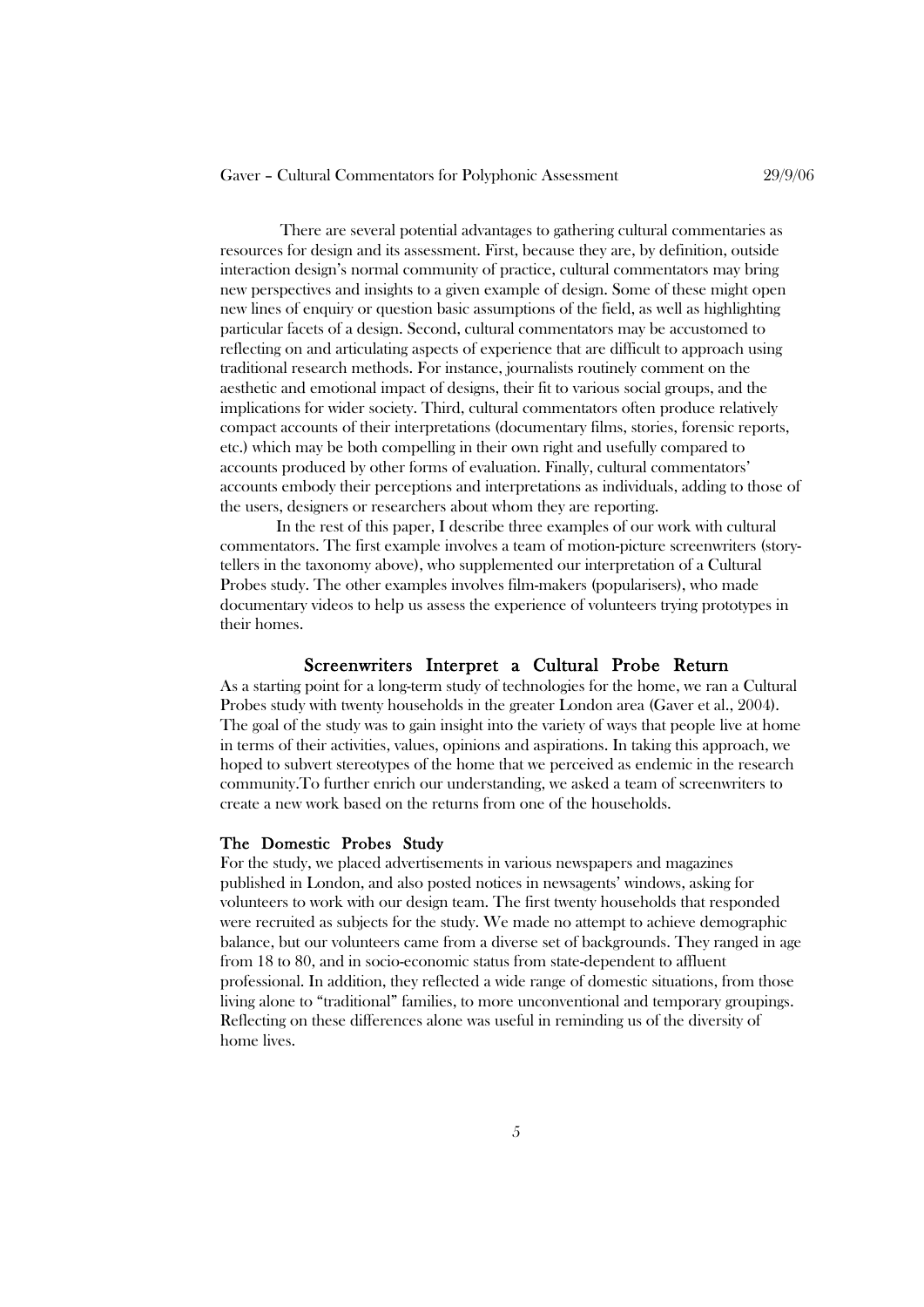We visited each of the households over a period of about a month, bringing to each a 'Domestic Probe' package we had prepared earlier. Each of the Probe packages included twelve items making requests or setting tasks for the volunteers (Figure 1). These included, for instance, a disposable camera repackaged with requests for pictures (e.g. "a collection", "a social gathering", "the spiritual centre of your home", "something red"). A set of household rules tags were included with instructions to note domestic injunctions, whether explicit (e.g. "don't put your feet on the table") or implicit ("don't discuss finances first thing in the morning") for placement in relevant places around the home. A *listening glass* was packaged with instructions for users to hold the (ordinary drinking) glass to their ear when they heard an interesting sound, and to write a description of what they heard on the glass itself using a special pen. Finally, a dream recorder included instructions to pull a tab at the bottom when awaking from a vivid dream, and then to describe the dream in the 10 seconds before the recorder switched

The Probes were designed as an alternative to traditional methods for studying user populations (Gaver et al., 2004). They are purposely made open-ended to encourage idiosyncratic approaches in responding to them and to allow volunteers to surprise us with their answers. The Probe materials not only pose questions to people, but sometimes set them tasks or create situations that they might not otherwise encounter, simultaneously allowing us to foreshadow possible design directions and to discover how people will react. They are designed to be aesthetically appealing and approachable, and the tasks designed to be engaging, in order to make clear to volunteers both our concern for their experience and, through the evident care we took in making the materials, our hope that they will take equal care in responding. Finally, the Probes are designed to be somewhat ambiguous and even absurd, not only to



Figure 1: The Domestic Probe materials

off.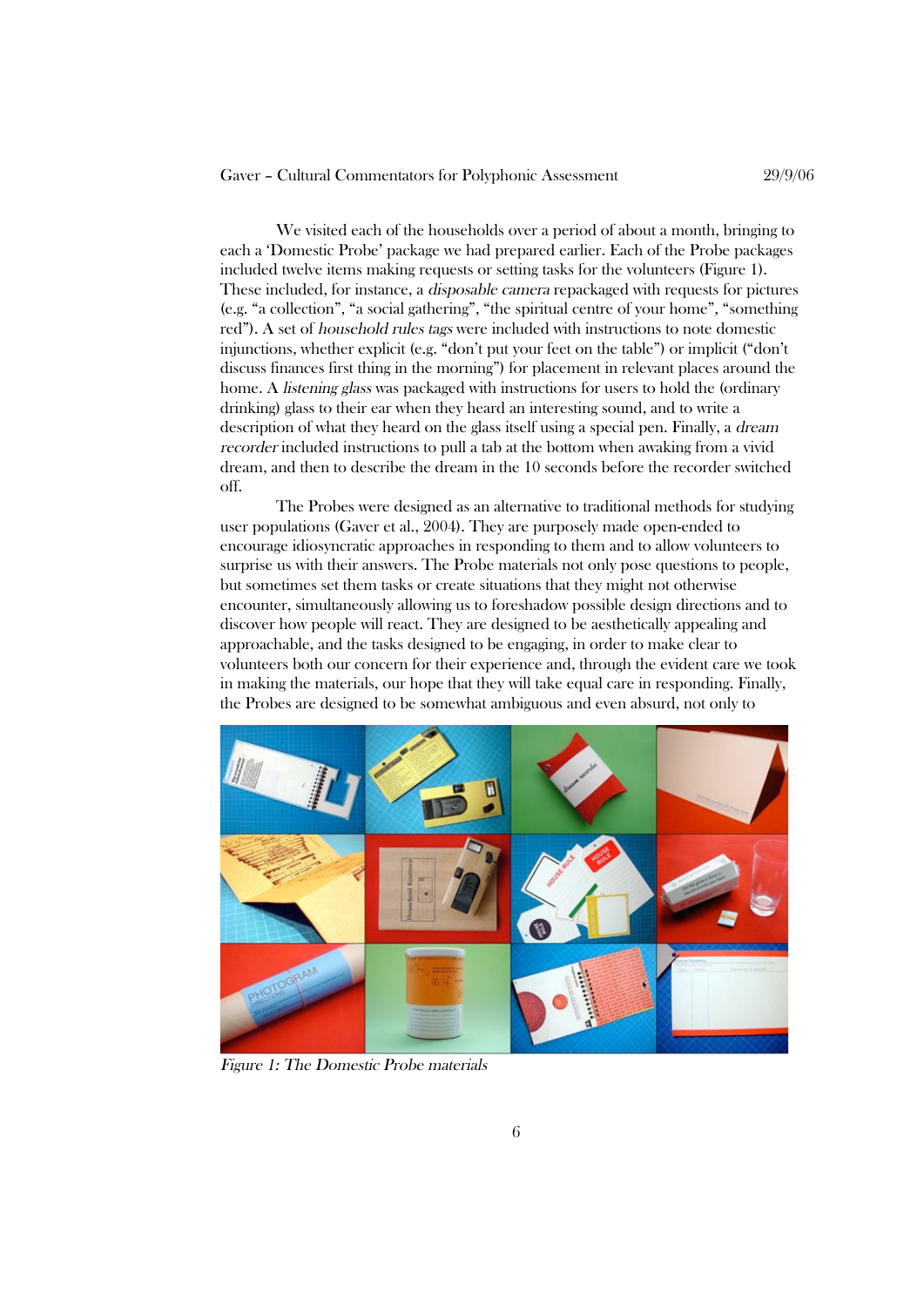compel volunteers to struggle to make sense of them, but to ensure that we will have to grapple with a set of returns that are equally ambiguous and difficult to interpret confidently.

We preclude clear interpretation of the Probes to sabotage assumptions that user studies might capture the truth of peoples' situations comprehensively or adequately enough to warrant reification, and to explicitly encourage designers, in making their interpretations, to supplement the returns with their own imaginations and interests. The aim of the Probes, in sum, is to find a balance between the uninformed, unconstrained imagination of designers, and overly authoritative accounts of design contexts that may paralyse creativity. They allow designers to project their own concerns and readings onto user data, while continuously confronting them with the realities for which they are designing.

In the current study, we returned to collect the completed Probes from volunteers about a month after we had originally distributed them. None of the households completed all the tasks – this was explicitly allowed and even encouraged in our original instructions – but we nonetheless received hundreds of photographs and images, a great deal of writing, and a number of annotated glasses and used dream recorders (Figure 2 ). We made no attempt to analyse or summarise the returns, but instead organised them according to household and kept them to hand for later phases of the design process.

The Probes returns were effective in familiarising us with the people and households who had completed them. Not only did the returns remind us of our first



Figure 2: Sample Probe returns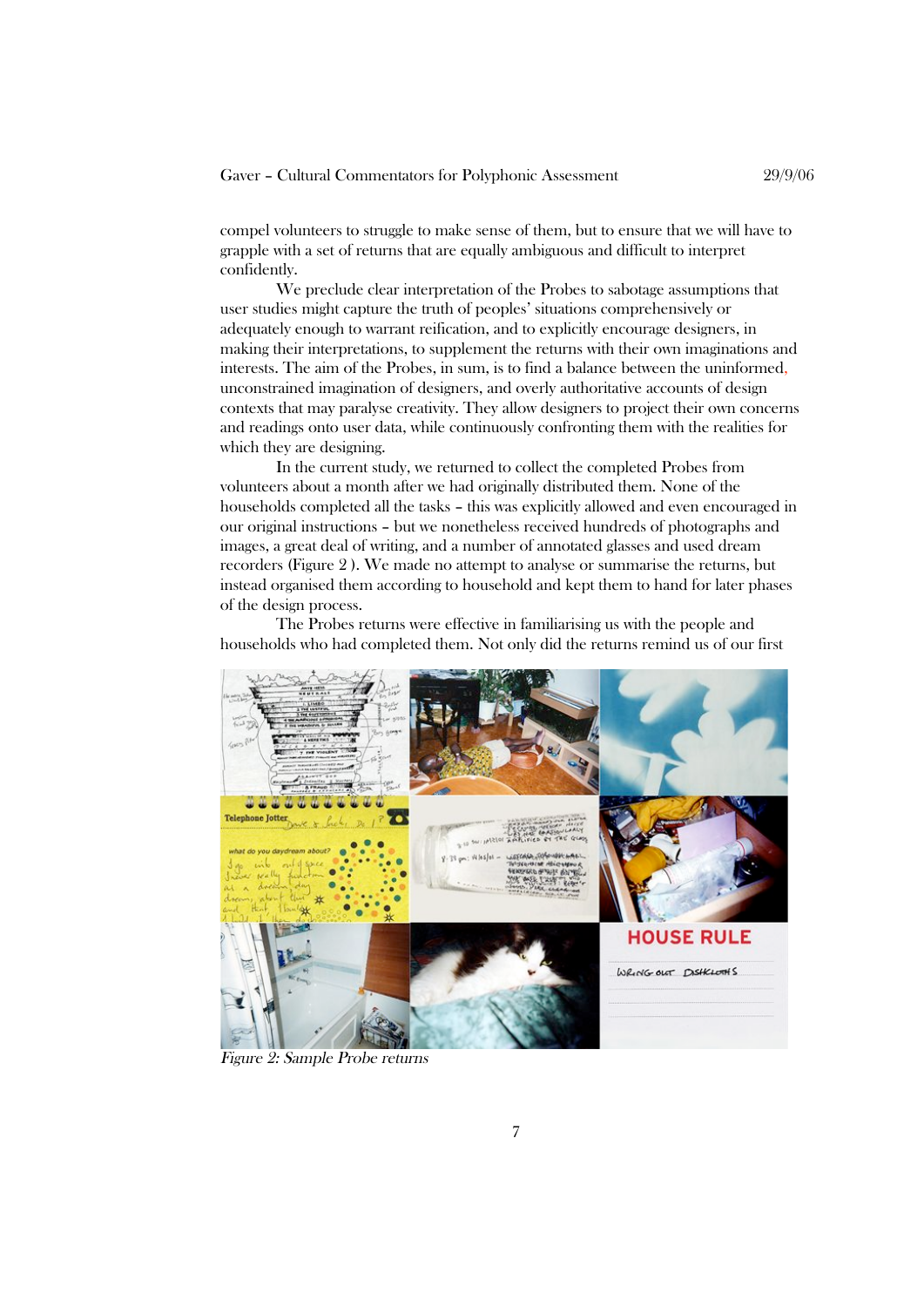impressions, but they also deepened our understanding. More importantly, they gave us a feeling of familiarity even with those households we had not met personally. They created a powerful sense of each household, which could be reinvigorated and reinterpreted through repeated exposure to the returns, that served as a foundation for our subsequent design explorations.

## The Screenwriters' Interpretation

Interpretation is key to the Probes approach. The myriad of textural details the Probes provide are filtered, combined and explained by those who view them. This is useful for designers as it allows them to apply their own perceptions, desires and aversions in the process, simultaneously projecting their own stories while accommodating those of the volunteers. The Probes do not provide comprehensive, general or testable information about a user population, or even the particular volunteers being studied. They do, however, provide a rich ground for interpretations that can raise issues or offer possibilities for design.

To enrich the process further, then, we decided to bring other people's interpretations into the mix. We approached a pair of screenwriters who had a background writing for successful motion pictures, and we asked them to interpret one set of the Probe returns. The idea of their involvement appealed to us for several reasons. They were clearly well outside our community of practice and thus unlikely to be biased in terms of the issues they might address or the process they might consider appropriate. Given their success in their own professional work, we were confident that they would produce a competent example of that practice's genre, and that they were accustomed to addressing emotion, aesthetics and social values. Finally, we assumed they had a specialist methodology for researching character and setting, and thus would be accustomed to building narratives from their impressions of fragmentary information.

To brief the screenwriters, we described the Probes study in moderate detail, but without discussing conceptual or methodological issues. We then give them one set of Probes returns and asked them to produce a short script – ten pages, say. We imagined that this would be a short scene or two telling a story about characters somehow inspired by the Probes. The screenwriters understood our basic intentions, and while slightly worried about not meeting our expectations, they were intrigued and enthusiastic about the proposal.

A few weeks later, however, they telephoned to ask if, rather than a script, we would accept a "character profile" based on the materials we had given them. They explained that this was a standard part of their writing process: before starting work on a screenplay, they wrote a substantial report about each main character, including both their backstory and their life beyond the end of the screenplay. Since we were interested in allowing commentators to find their own means to pursue and express an interpretation, we readily agreed to this new plan.

When the profile was completed, the screenwriters seemed excited but anxious. On the telephone, they warned that the result was "not very flattering", and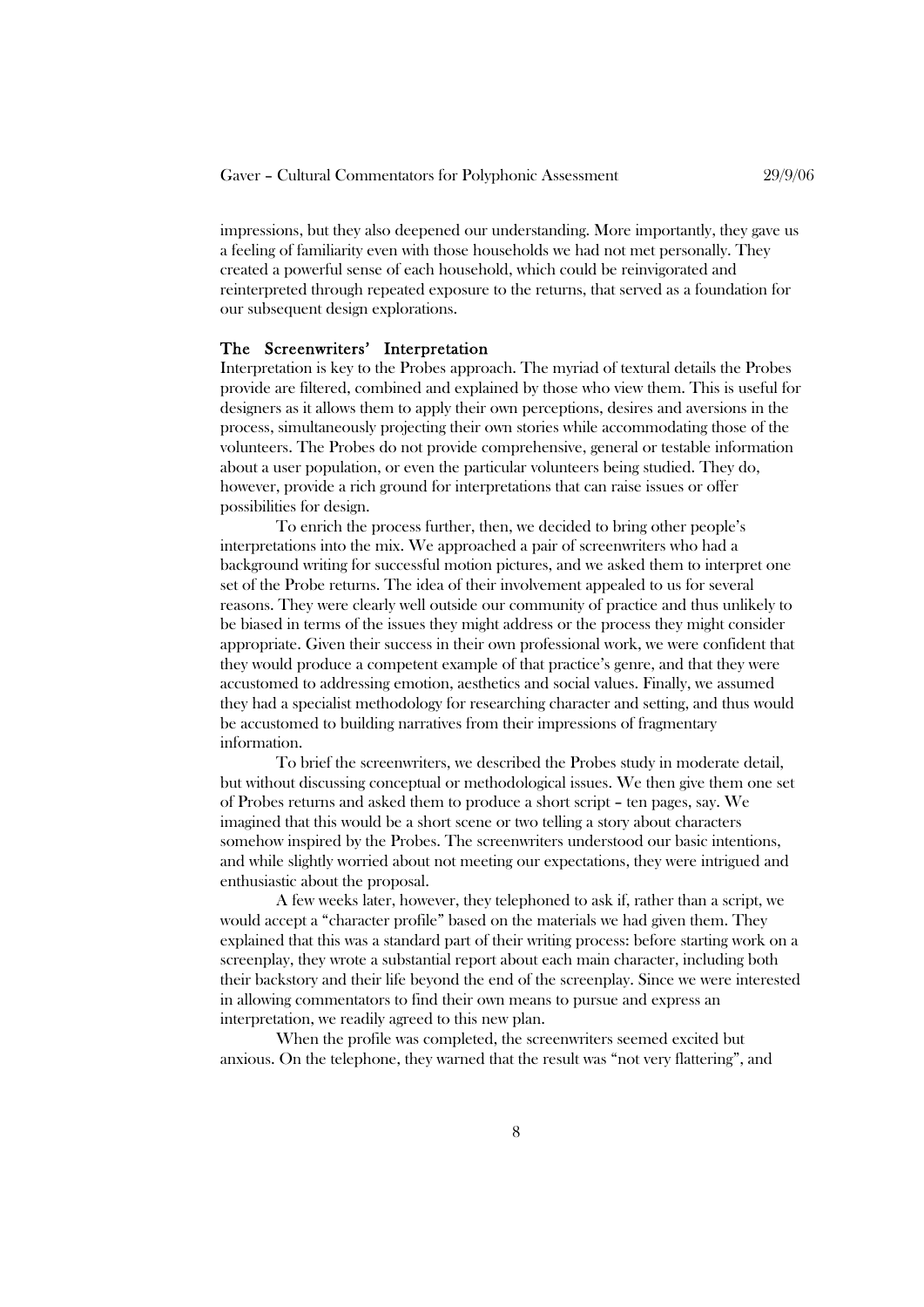were clearly hesitant about delivering it. We assured them that we understood the profile was fiction, based on fragmentary material, and that it was appropriate to exaggerate for clarity. Nonetheless, the writers were nervous. Finally they asked, "Just tell us one thing. Does she live in Notting Hill?"

She did.

## The Character Profile

At seven pages, the profile is too long to present in detail here. In brief, it describes "Binky", a 24-year-old woman living in London<sup>1</sup>. It lists her likes and dislikes, sketches her familial relations, discusses her boyfriend Sergio and other friends, her worries about herself and others, and what others think of her, and reveals what she hopes will happen in ten years time – and what actually will happen.

Through this structure, a story emerges. A young woman moves to London from a small town in the Yorkshire, partly in rebellion from her family (whose "biggest achievement was joining the middle classes in 1974"). As the years pass, she is exploited by her boyfriend Sergio, and is somewhat exploitative to her friends in turn. Although she prides herself on being unconventional, her attitudes and actions are actually contradictory and even touch on the hypocritical (for instance, she secretly despises her multicultural neighbours: "these people have no manners"). She worries about her weight, her boyfriend, her health. She fears that she is becoming too much like her mother. Most of all, she yearns to be recognised as a "leading light in her field", but ends up living in a provincial town near London, married (though not to Sergio) and running a small design firm.

The screenwriters' account is terse (though much more nuanced than this summary), but very humorous. They are knowing, almost cruel in their description of Binky and the reality of her life. For example:

> Binky's parents refused to let her go to the poll tax demo because she was too young and had school work to be getting on with, however Binky watched the riots on TV and felt so at one with the anger that when she tells people that actually, I was there and a policeman knocked me down and I thought the horse was going to trample me, it feels like the truth.

Nevertheless, the profile is fundamentally sympathetic to Binky. The reader may laugh at her attitudes and be scandalised by her hypocrisy, but the writers take her side as she tries to find happiness. Consider this description of her boyfriend:

Sergio is a poet. He reads Philosophy Now. He cooks. Sergio does not wash up, iron, do the shopping or put the bins out. This is because he is an artist and cannot let his soul be contaminated by the banality of existence. Or because in his culture it would be emasculating. Or

 $\frac{1}{1}$ Note that names, places and other identifying details have been altered in this account.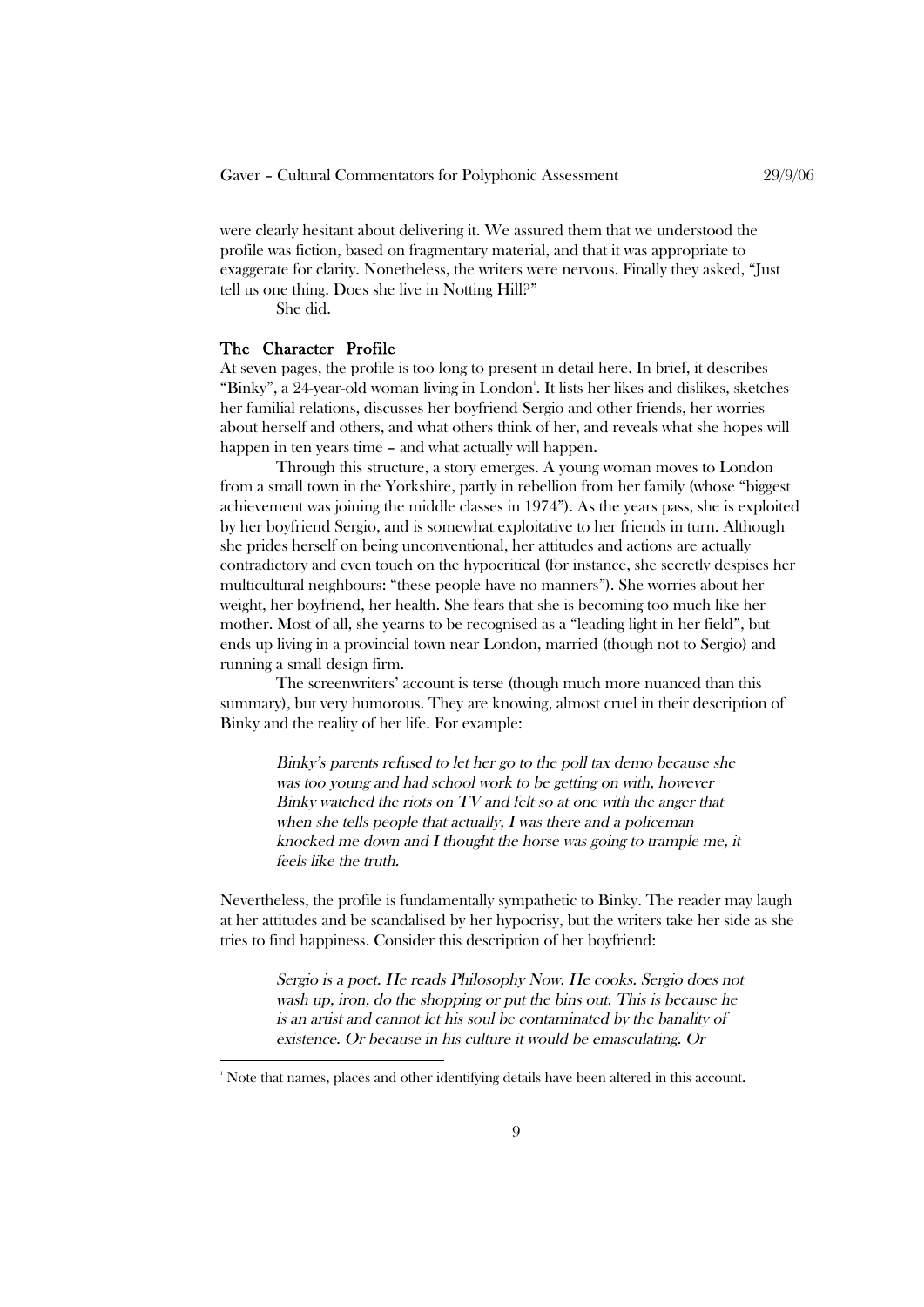because it's not his house and he does not want to cross these boundaries. Or because he is deeply manipulative and she loves him more than he does her.

Binky may be mixed up, but Sergio is clearly no good (even her neighbour thinks he's "a bit of a creep"). We laugh at her pretensions, but wish her well at the end of the profile.

## Empirically-Based Fiction

It should be clear that the profile is far more than a disinterested description of a stranger, or an analysis of what could be gleaned from the Probe materials. It incorporates the screenwriters' intuitive reactions to the materials we gave them, and so turns the fragmentary evidence provided by a set of Probe returns into a coherent description of a complex character. The result is reminiscent of "extreme characters" – caricatures used to highlight unusual values or activities (Djajadiningrat et al., 2000) – or "pastiche scenarios", in which characters from popular fiction are used in design scenarios to ensure psychological realism (Blythe, 2004). Binky, however, is not entirely fictional, but is an extrapolation from the Probes material. In being drawn from real life, she is similar to a persona (Cooper, 1999).Yet Binky's story is not based on multiple sources of data, but on rich returns from one individual. This gives her character a particularity and force that many personas seem to lack.

Binky's profile goes beyond mere description to give a sense of her story – her trajectory from rebellion teenager to settled adult, via a long and difficult relationship (with Sergio). But it is a story without a plot. Instead, it presents a complex character with a rich internal life in a way that is similar to the *polyphonic novels* described in Wright and McCarthy's (2005) discussion of Bakhtin's literary theory. Polyphonic novels have several characteristics that are echoed by Binky's character profile. First, they are driven by character rather than plot. In design work, focusing on characters' emotions and motivations, rather than on events, often results in more convincing scenarios and better situate expectations about how design possibilities may be received (Nielson, 2002). Second, they embody a "multi-centred, multi-voiced universe" (Wright & McCarthy, 2005, p. 5) in which several different truths may coexist. The character profile similarly contains different voices, several belonging to Binky herself and others belonging to Sergio, her friends, a local shopkeeper, etc. This multiplicity allows a rich view of Binky's situation, and may allow design ideas to be tested against differing (even contradictory) points of view. Third, polyphonic novels are situated in time and place, both in the sense that they are set in a particular historical setting, and in that their characters change with time (in contrast with, say, adventure novels, in which time and place tend not to have deep effects on the nature of characters or conflicts). Similarly, Binky's existence is set in a social and historical context peculiar to London, and – as we have seen – Binky evolves from rebellious child to working wife and mother.

Moreover, Binky has a rich aesthetic and emotional life that is revealed by the character profile. She likes "Roland Barthes, Cindy Sherman, Tracey Emin, dance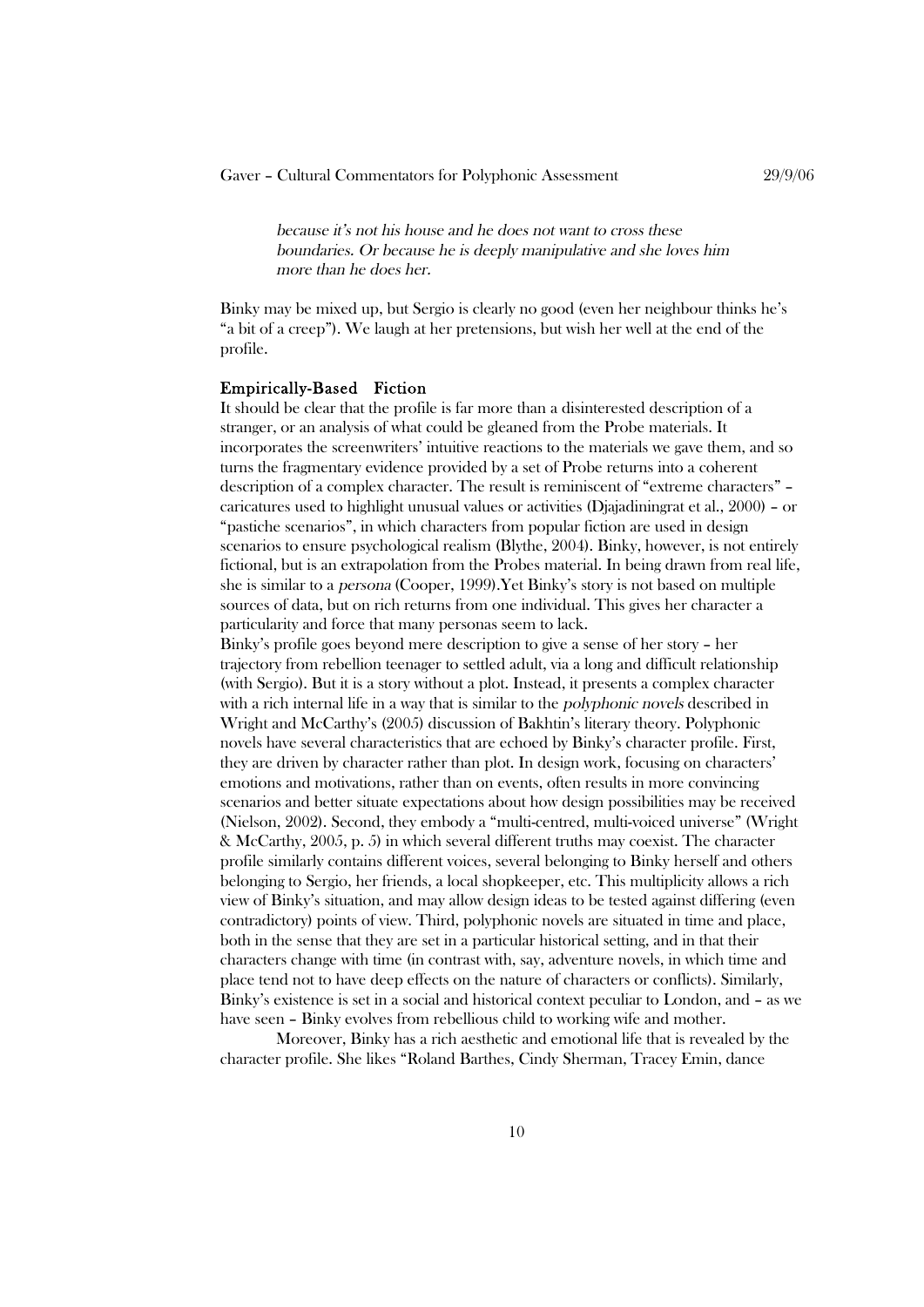music, bright colours, Buddhism, tequila" and dislikes "Bridget Jones, Damien Hirst, boy bands, consumerism, weddings, church, suburbs and school runs". She "hates family do's because everyone picks holes in her". Binky's profile builds up a sense of her affinities and tastes that reveals the motivations behind her actions, similar to the "thick descriptions" (Geertz, 1973) used in certain forms of ethnographic research. As we have seen, however, her attitudes are often in conflict. One of the fascinating achievements of the character profile is to resist a simplistic description of Binky's emotions, probing instead at the contradictions below the surface. For instance:

"Binky's friends are all jealous of her house and her relationship with Sergio. This makes Binky feel secure because she's better than them, but also hopelessly insecure because deep down they must hate her". Binky has a hidden life, according to this account, with values at tension with those she cultivates publicly. This gives her a depth and richness that most designers' characters and scenarios lack.

Of course, the character profile goes far beyond the evidence provided by the Probe returns. In many ways, Binky's account is blatantly subjective, exaggerated, even stereotyped. It is not wholesale fiction, however. Rather, it is an extrapolation from the Probe materials that draws wide inferences about many other areas, and, crucially, about the inner life of the person who produced that set of returns. For example, the original volunteer only returned one of the Household Rules tags, simply marked: "No Rules!" (Figure 3). The screenwriters expand on this in their description:

No rules. They interrupt and disrupt the free flow of ideas and expression in the house. They are artificial constraints and boundaries that prevent one from seeking true creativity. Sergio was very eloquent on the subject and had made her feel empowered and excited. No rules!

Clearly, the screenwriters have read a lot into a two-word response. Indeed, their story exceeds our own speculations about the volunteers. This may reflect our professional inhibitions or our limited familiarity with the volunteers. Equally, however, it seems to reflect the screenwriters' professional skill at fleshing out character, as well as a playful

Figure 3: No Rules! [original to be supplied]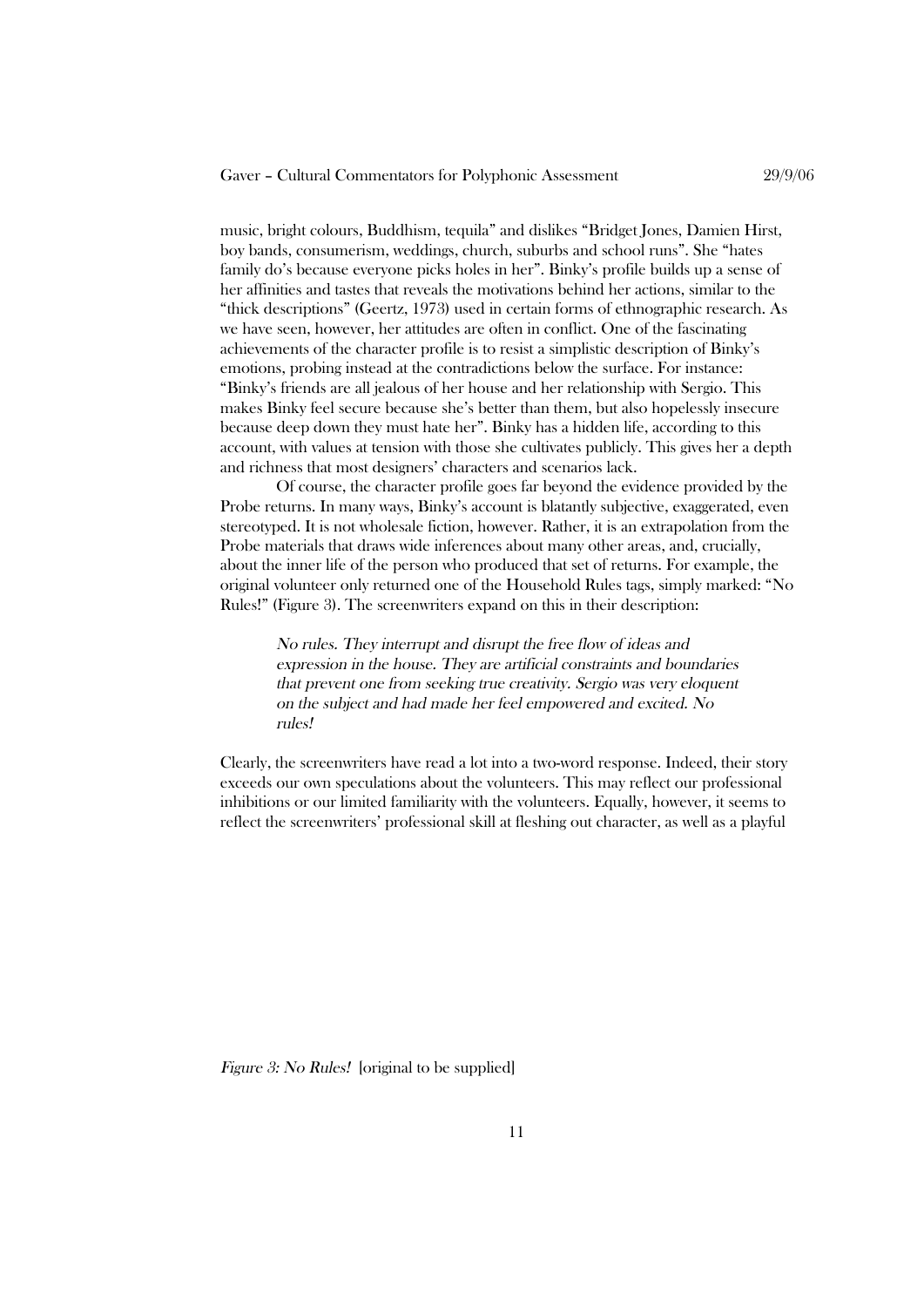approach encouraged by their unconcern about the project. Binky's story is the result of looking at the Probes returns and asking what sort of person might have responded in that way. What would she be like? Where might she have come from? What might happen to her?

The character profile may be speculation that goes far beyond the evidence, but Binky's story is plausible – plausible enough to make slightly uncomfortable reading. Ethical questions ensue. To what extent does revealing Binky's story compromise our volunteer's privacy? The profile is both intimate and judgemental – whether or not it is accurate – and we were reluctant to show it to the volunteer, and in fact we never did. It is important to recognise, however, that Binky's profile is exaggerated and largely fictional. It balances an expression of the Probes returns that is rooted in real life with a fictional independence from those materials. Thus our best understanding of how to use it responsibly is to maintain the anonymity of the original volunteer when telling Binky's story, and to be clear about the distinction between the two: Binky is not the volunteer.

# The Drift Table Documentary

Sometime after the Probes study described above, we produced several prototypes of electronic furniture which were tried by volunteers in their homes (Gaver et al., 2006; Gaver et al., 2004). Each piece of furniture was designed to promote ludic engagement in the home, which we characterise as non-utilitarian, playful, curiosity-driven exploration (Gaver, 2002). We designed the furniture to be easy to use, but not easy to explain. The implied question is: What's it for? Our aim was to see how people would incorporate the prototypes into their own lives, and, through the activities they pursued with them, the meanings they found for them.

Given that there was no correct usage for the prototypes, an approach to evaluation based on hypothesis-testing seemed inappropriate. Instead, we focused on capturing rich descriptions of the volunteers' experience with the prototypes, to provide resources both for future design activities and for evaluative interpretations by ourselves and potential audiences of the works. We used three strategies to pursue this goal. For two of the three designs, we employed an ethnographer to make detailed written observations of, and interviews with, the volunteers. We also collected log data from the devices, so we could track the system's view of use. Lastly, we employed a professional film-maker to produce documentary videos of the pieces, as a form of cultural commentary. Here I focus on how these documentaries created accounts of the trials, and discuss their uses for assessment.

# The Drift Table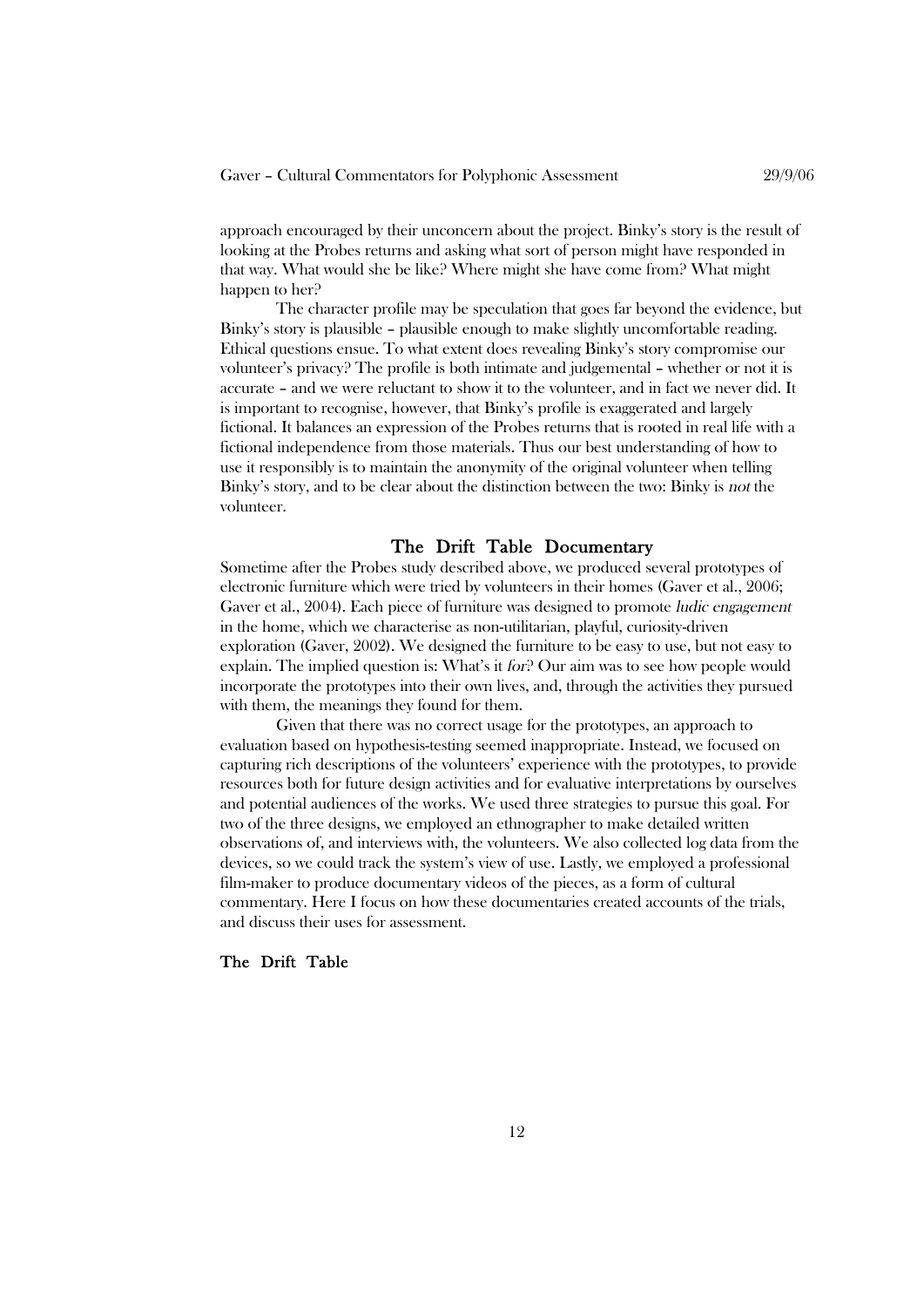The Drift Table is a small  $(80 \times 80 \text{ cm})$  coffee table with a circular porthole on top (Figure 4). Looking through the porthole, one sees aerial imagery of the British landscape from an apparent distance of a few hundred metres above ground. The imagery scrolls and zooms slowly in response to weights placed on the table. Putting weight on one side of the table causes the imagery to move in the opposite direction, giving the impression that the table is gliding over the landscape towards the weight. As more weight is added, the view appears to move faster and closer to the ground; removing all weight causes it to rise and hover with little motion.

The Drift Table contains high-resolution aerial imagery of the whole of England and Wales, amounting to about a terabyte of data. This is a vast resource, and means that the device could be used for weeks on end without seeing the same imagery. A display on the side of the table shows the name of the place nearest to the current virtual location, and an electronic compass aligns the orientation of the imagery to the table's physical location. A small button beneath the display allows people to reset the virtual location to its default (usually set above the physical location), in case people get lost or bored, or the table gets stuck at the coast. (The Drift Table is described in more detail in Gaver et al., 2004).

We loaned the Drift Table to several households that had participated in our Cultural Probes study (Gaver et al., 2004), but we focused our evaluation on just one household, in order gain some depth in our account. The household lived in a flat



Figure 4: The Drift Table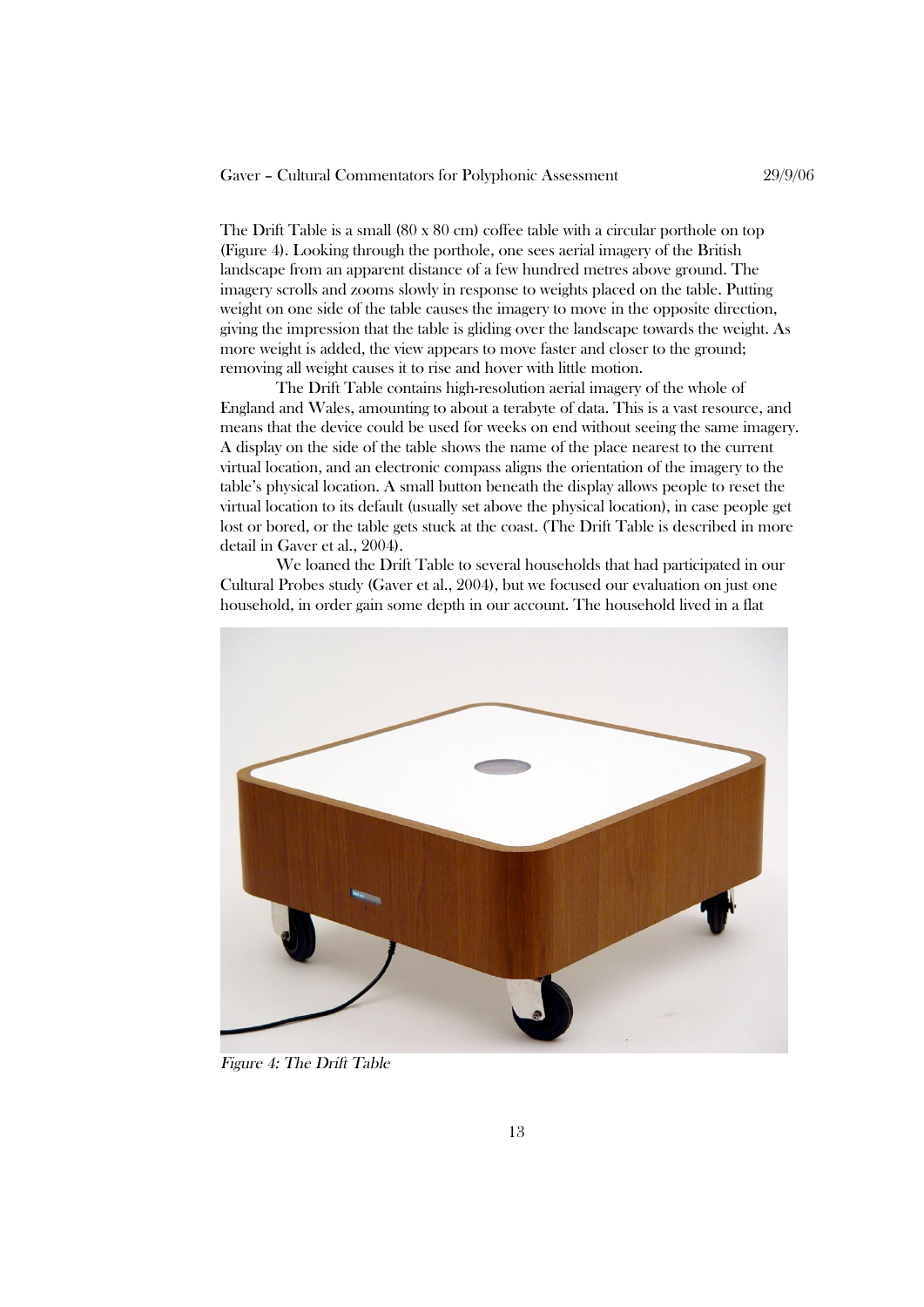owned by S, a musician and producer who usually worked in the flat during the day, but often stayed with his girlfriend in the evenings and nights. Conversely, J and W, who rented rooms from S, usually worked elsewhere during the day and returned in the evenings. A steady stream of friends, collaborators and clients also visited the flat, so the Drift Table was encountered by a large number of people during its six weeks in the flat.

An ethnographer on our team visited the flat periodically and spent several daylong sessions observing the housemates' uses of the table and their conversations about it. These observations are described in Gaver et al., 2004.

To gain another perspective on the trial, we also hired a professional filmmaker to produce a documentary. The film-maker had worked as a cameraman for US news programs, covering conflict zones such as Afghanistan and Bosnia, but he was now living in London. We explained the notion of the cultural commentator, but didn't discuss particular prototypes or conceptual issues. Instead, we simply asked him to make a short documentary about the household's use of of the Drift Table, and emphasised that he was free to do this in his own way, and to foreground his own judgements. Our only stipulations were that he contact S independently, and that he involve none of the research team in the filming. Indeed, we declined his requests to interview us for the video, preferring him to focus on his own and S's interpretations.

#### The Documentary Video

The film-maker shot the documentary in a day, a few weeks after the Drift Table was delivered to S. He then edited the tape and delivered the result – a two-minute video – soon after the trial was over.

The documentary is presented in the genre of a news item, of the type one finds on popular science and technology programmes. Unbeknown to us, the filmmaker had subcontracted a presenter to appear on camera. The presenter makes introductory comments and prompts S's description of the table, after which the film consists mostly of S's comments about his experience with the table. Occasionally the video shows S speaking, but more often his comments are used as a voice-over while he is shown using the table.

Much of  $S$ 's account deals with his *trajectory of appreciation* of the table. He describes how his initial excitement upon receiving the table gave way to frustration and finally to appreciation:

"I really liked it at first. Then I went off it because there were no buttons to play with, and now I'm really really back into it. I kind of like the way that its changed my attitude towards it, in that the whole thing of wanting to control it has worn off now. I kind of just like drifting with the Drift Table."

 $\frac{1}{2}$  $A$  term coined by John Bowers, the ethnographer who studied S's experience with the Drift Table. See Gaver et al., 2004.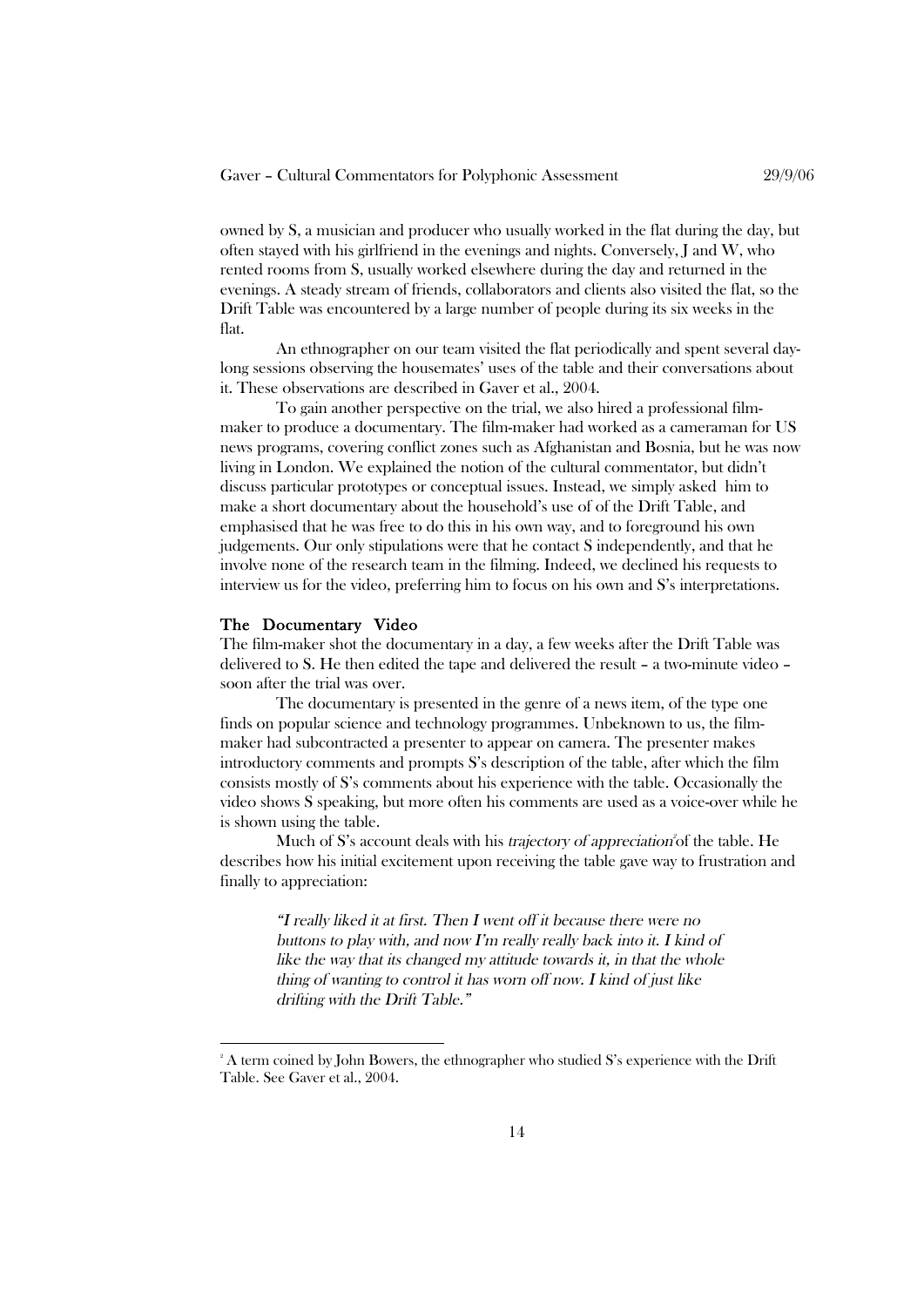By the time the film-maker visited S, he had lived with the table long enough for this initial trajectory to have taken its course, and was able to reflect on it. Moreover, he was prepared to summarise his view of the table in an authoritative manner. At the beginning of the video, for instance, when the presenter asks what exactly the Drift Table is, S replies, "I'd describe it as a digital hot-air balloon that you travel in from the comfort of your own front room". Later he expands on this:

"I now understand that I'm not really in control of it, apart from telling it what direction I want to drift in. So… you know, all the technology in the Drift Table is within as opposed to without. There are no buttons or keys to press or anything – everything is within. And the only interaction I have, really, is to look through the lens or to place weights in the direction I want to go. And that is what it does, and if you want to do anything more than that you really should be looking at maybe buying a Playstation. [laughter] This is what it does, and it does it really really well."

During the voice-over, S is shown using the table in various ways: placing weights on it, checking the place display, referring to a map, and so on. The overall effect is to present him both as an expert at using this unusual device, and as an advocate for its appeals.

#### Witnessing an Authoritative Account

On first consideration, the Drift Table video appears a straightforward presentation of S's experience with the prototype. The points S makes in the video about his experience, and the behaviours that are shown in the piece, are all compatible with the ethnographer's observations. In fact, the ethnography uncovered far more than S reveals about his (and his housemates') experience. After all, the ethnographer spent much longer with S, his household and the Drift Table than did the film-maker. The ethnographer had access to the volunteers' emerging, lived experience with the Drift Table, whereas the film-maker only received S's account of this experience.

Nonetheless, the video documentary has unique features as an account of S's experience that make it a valuable resource both for presentation and assessment. First, it gives viewers the sense of being witnesses (Winston, 1995, in Raijmakers, in preparation) of the situation. Video may be a selective representation of events (see e.g. Mackay, 1995), but that which is seen and heard on video is usually taken to be an unmediated record of those events that are selected. We see the Drift Table in S's flat, we see S as he describes it and watch him manipulate it, we hear him speaking – and we can return to the video time and again. This contrasts with the ethnographer's written account, which is, by definition, descriptive. Even when quotes are used, these cannot capture the precise rhythms and intonation of actual speech; even when settings are described, these cannot capture all the visual details of a video image.

If viewers feel that they are witnessing S's account and actions relatively directly, S is also aware of potential viewers. This awareness elicits from him a definitive account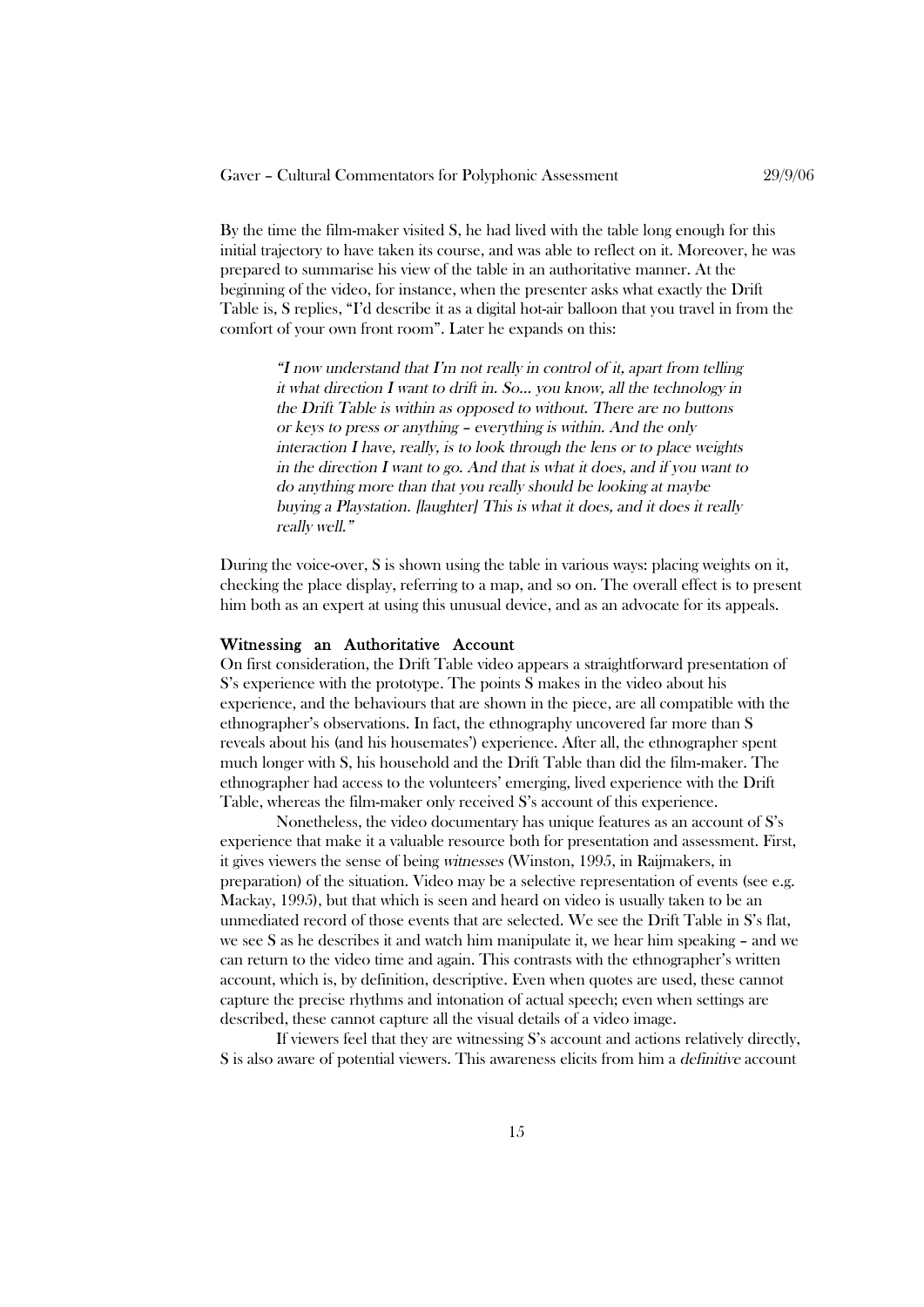of his experience. His presentation is crafted to be appropriate for the sort of video he expects to be made. He produces "soundbites" (e.g. "a digital hot air balloon", "drifting with the Drift Table", etc.), as well as longer descriptions that are notably articulate and reflective. His evident enjoyment and occasional jokes ("you really should be looking at maybe buying a Playstation") serve to leaven and highlight his more serious pronouncements. Above all, the process of making the documentary elicits from S an account that is consistent and authoritative.

However, the video captures are other, unarticulated aspects of S's experience. For instance, S demonstrates how to use the Drift Table: "You place a rock if you want to go west, and if you want to go faster, add some more rocks". As he says this, he first places a single rock on the table, and then a small bucket of rocks (Figure 5). Viewers usually laugh at this point, in part because placing a bucket of rocks on a table is selfevidently odd, and in part because S smiles, acknowledging the oddness. Later, S is shown looking at the location display on the table, then consulting a road map before returning to look through the porthole at the current view. Again, viewers laugh at this odd behaviour, but this time S does not acknowledge it. Along with his account, then, the video presents aspects of his behaviour that, though not undermining his authority, certainly complicate and enrich it.

In addition to S's account, the documentary also includes a scene in which the presenter describes his own feelings about the Drift Table. Alone in the shot, he walks over to the table and kneels behind, saying:

"So what do I think of the Drift Table? Well, when I first heard about it, I thought it might be a gimmick or some kind of techno-experiment. But for me it's an art installation that functions very well as a piece of furniture too. Now, would I want one? Yep."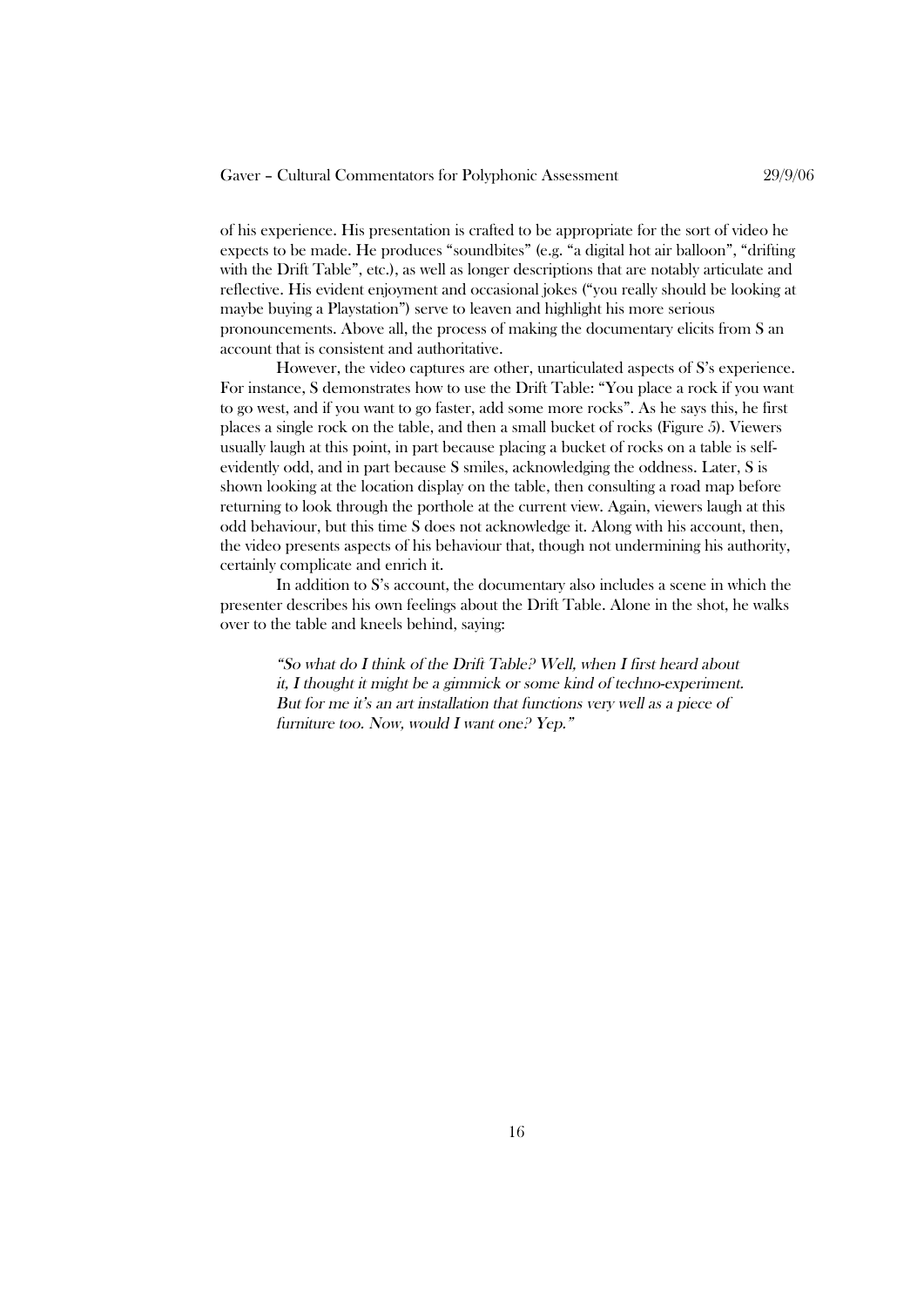This short scene complements S's account with suggestions that the table could be seen as a "gimmick", "techno-experiment" or "art installation", indicating how he (and a wider public) might understand the piece as belonging to an understood genre of technological device. We interpret the presenter's positive verdict as an attempt to respond to our request that the documentary reflect the film-makers' views of the table, as well as the volunteers'. In light of the fact that we paid the film-maker for his work, however, viewers might interpret the presenter's remarks differently. The film-maker himself did not appreciate the Drift Table as much as the presenter did (as we learned through casual conversation), but chose not to include his views in the documentary. It is possible, then, to perceive this scene as reflecting two different stories: one about the positive reaction of the presenter after initially sceptical expectations, and a second about power relations among the different parties behind the film.

The point here is not to defend any one reading of the Drift Table, but to show that even this short documentary embodies several different accounts, and permits multiple interpretations of those accounts. Being on camera encourages S to present a definitive account of his trajectory of appreciation. Nuances are added to – or layered over – his account by S's unusual expertise with the piece, as witnessed by the viewer. The presenter also supplies his account, of having been won over despite initial scepticism. However, this account is potentially undermined by the film-maker's continuing but unvoiced scepticism, and by the financial arrangements for the filmmaking. Audiences can consider each perspective (or something else entirely).



Figure 5: S demonstrates the Drift Table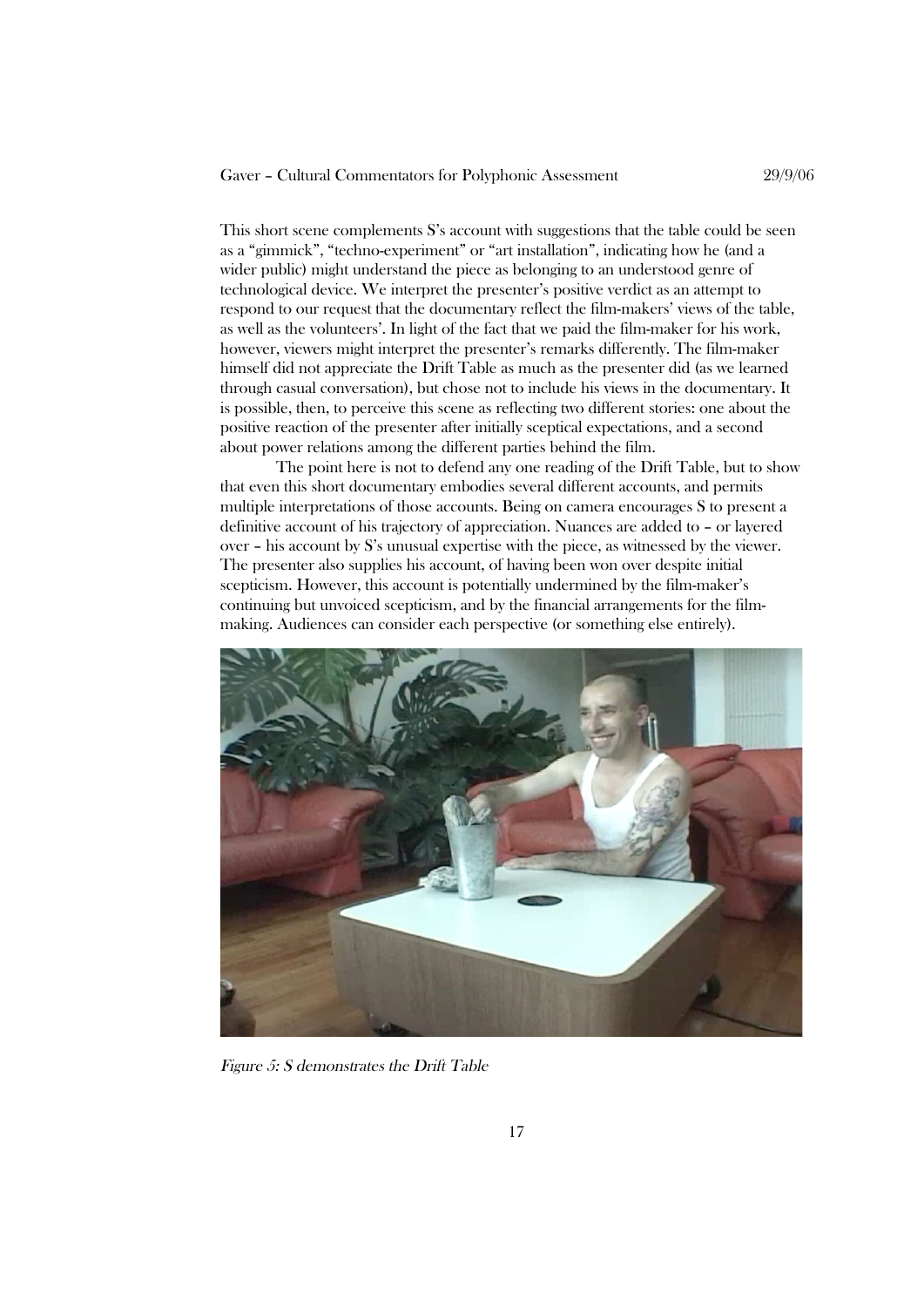Moreover, they can consider the Drift Table for themselves, judging it by what they see of it, and thus imagine how they might live with it in their own homes.

# The Key Table Documentary

Soon after completing the Drift Table trials, we loaned another prototype, the Key Table, to another volunteer household. This time, we relied largely on the film-makers to capture the experience, because it was difficult (for logistical reasons) to undertake ethnographic observations. We employed the same film-making team that had produced the Drift Table documentary, but with very different results.

#### The Key Table

The Key Table is a small (about 40 x 40cm, waist-high) table, designed to be placed in the home's entrance as a repository for things carried when leaving the house, such as keys, mobile phone, etc. Like the Drift Table, it contains a load sensor, but instead of being used to register weight, the sensor's transient response is used as a measure of the force with which things are placed on the table. When objects are placed on the table, a wirelessly linked, motorised picture frame tilts to indicate the force of the placement (Figure 6). It holds its position for 40 minutes before swinging back to vertical. If a new weight is placed on it before that time, the frame tilts to the other side to indicate the new reading.

The Key Table's design was inspired by the notion that, just as slammed doors can indicate emotional upset, so the force with which people put things on a table might betray their mood. Slapping down a mobile phone might be a sign of anger, whereas placing it more gently could signal a calmer frame of mind. The picture frame would communicate this to other people entering the home, suggesting, for instance, that they tread warily. The Key Table could thus be seen as simple form of emotional interface, sensing and representing emotions to allow computational systems to respond more effectively to people (Norman, 2004; Picard, 1997). However, the story embodied by the Key Table is rather too crude to be plausible. It is difficult to believe that placement force is an accurate indication of mood: great force might merely reflect haste, and careful placement could signal cold fury. We knew this. In one sense, the Key Table was a light-hearted parody of emotional interfaces. But its very jokiness also had serious intent. For the dubious manner in which the table foregrounded the issue of emotion was, we hoped, a tactic for encouraging people to make their own judgements. We anticipated that people might "game" the system, consciously placing objects on the table with more or less force to send playful messages to one another.

We loaned the Key Table for about six weeks to a household consisting of H, her children L and S, and N, a friend of L's. They lived in a modern, semi-detached house with a small garden. As in many such London houses, the front door opened onto a stairway to the upper floor and a hallway to the back room, their living room. Because the hall was narrow, H chose against placing the Key Table there, and instead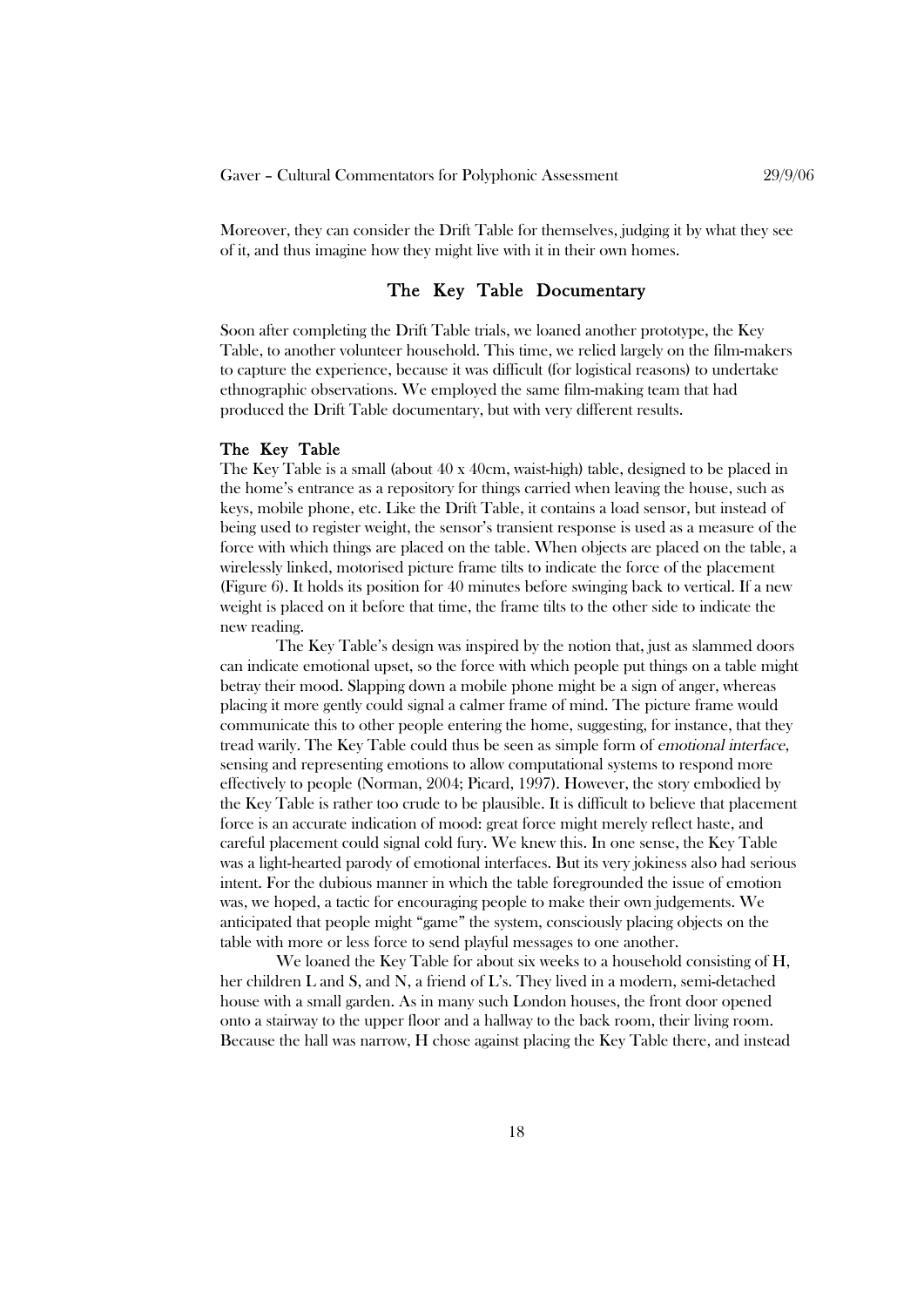asked us to install the table and picture frame in the living room. Even at this point, it was clear that things were not to go as we expected.

#### The Documentary Video

The film-makers joined us on our trip to install the Key Table in H's house, filming the process and interviewing the design team and members of the household. Then, about two weeks later, they returned to complete the filming. Perhaps because they thus captured the households' first experience of the Key Table, as well as ensuing reactions, this documentary is more complex than the Drift Table film, presenting a series of liveaction shots intercut with interviews. Rather than giving a static view of the table, it shows how the household's relationship with the table evolved. This is also a function of length: at just under five minutes, the Key Table video is over twice as long as the Drift Table video.

The beginning of the video shows the film-maker asking one of the team members to describe Key Table, and then interviewing the author. On account of this intervention, the first descriptions the family heard of the Key Table were not crafted for them, but delivered extempore for the video. Since we did not want to reveal the narrative behind the table at this stage, neither description mentioned the key concept that the table was designed to reflect the moods of people entering the home. Instead our descriptions dwelt on how the table acts on the one hand, and broader issues of designing for interpretation on the other. Crucially, and in part because of the presenter's continued interventions, we never did manage to tell the family the intended narrative. So the family were left to interpret it entirely for themselves.

Soon after the table was installed, the film-maker (F) interviewed the members of the household:

F: What do you think, L?

L: Um, it's good… I thought it would be more of like changing an image but I like the whole idea of it. Everything you put on it shifts it… so it's kind of like a watchdog, really. [gestures at the picture]

H: It's obviously Terence the Dog doing it. It looks like he's just checking out what's on the table – he's looking down like, "ah yeh, it's just a phone this time." There's definitely personality in this. It isn't just an empty or mechanical item.

N: I dunno, because it's giving inanimate objects a personality. It's like, it's kind of… I'm imposing my feelings on something solid.

This short exchange set the tone for the households' relationship with the piece. Their focus on the table as a sort of interactive watchdog persisted throughout their ownership of the Key Table.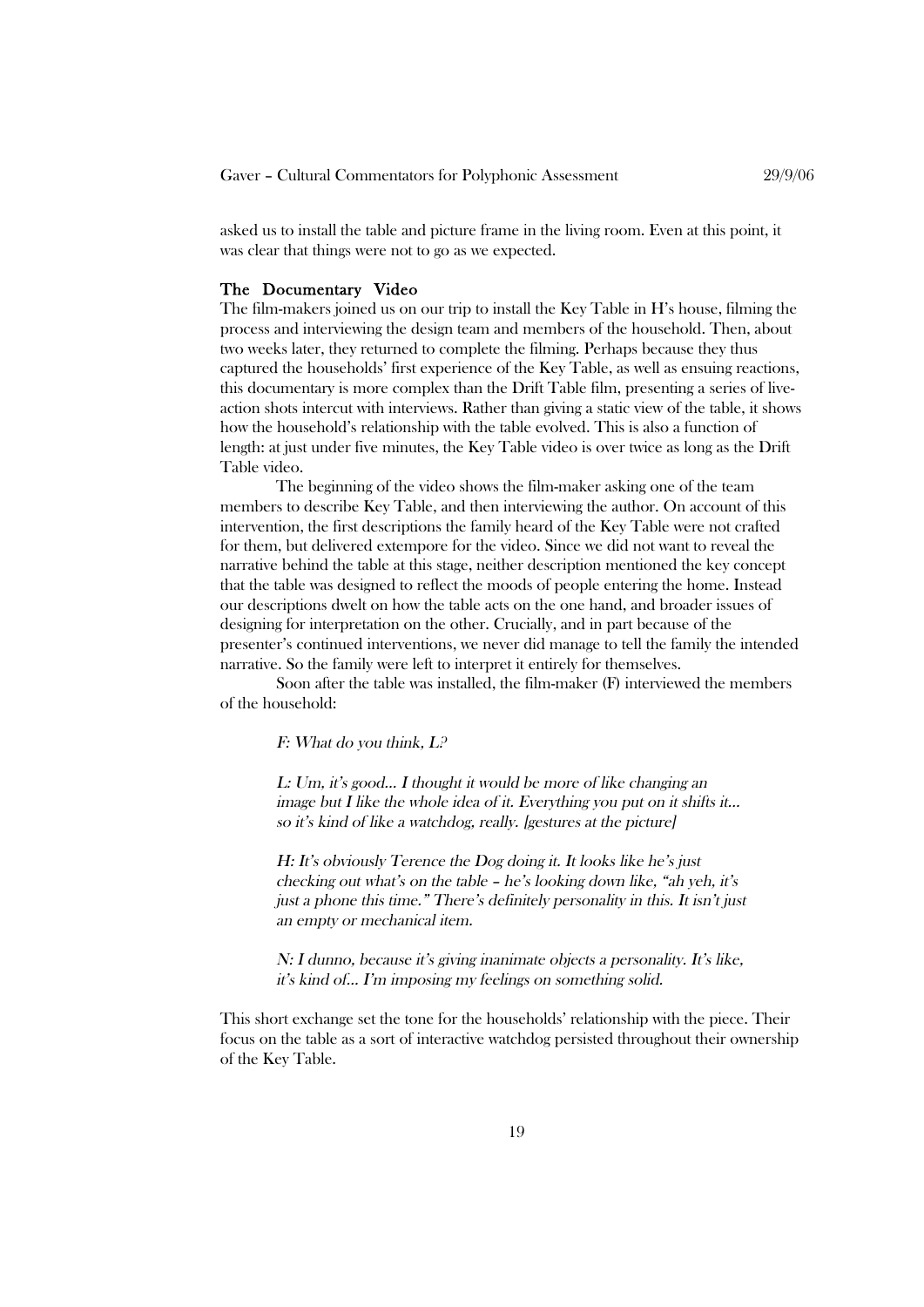## Participation and Performance

Even at this early stage, it was clear that the film-maker was not merely an observer of the household's experience with the Key Table, but an active participant. Prompting the design team to describe the table affected the way they presented the piece, and interviewing the household about their reactions prompted explicit statements from them about their interpretations, much as the interviews with S drew out his definitive account of the Drift Table. The statements of H, L and N, however, were made early in their encounter with the piece and within hearing of one another. The tendency for filmed interviews to elicit definitive articulation here had the effect of encouraging the household to agree on an immediate interpretation of the piece.

As the documentary progresses, moreover, the household (especially H) increasingly perform their relationship to the Key Table. A third of the way into the video, for instance, the presenter (P) is shown standing outside the household's front door:

> P: H and her family were really excited when the Key Table was delivered. Two and a half weeks later, let's see if they're still into it.

[P rings doorbell, and H opens door]

P: H, how are you doing?

H: Hello, how are you? Have you come to visit Terence the Table?

P: [pauses] Terence the Table?

H: Yes. [laughs]

P: Right. Come on then, let's have a look.

The interaction has clearly been contrived by the film-makers and H for dramatic – and humorous – impact. The effect is to sensationalise H's relationship with the Key Table, demonstrating the degree to which she has endowed it with personality.

Later in the video, she describes this relationship in more detail:

My interaction with the piece has become more personal. It's not a table with a picture and a frame – it's now Terence the Table who has a personality. He's an animal who lives in our home, just like the cats live in our home. And so I do with him what I do with my cats. I talk to him. I do things with him that I would with the cats – I invent games that  $I$  can play with the cats, and  $I$  do with Terence.  $I$  don't exactly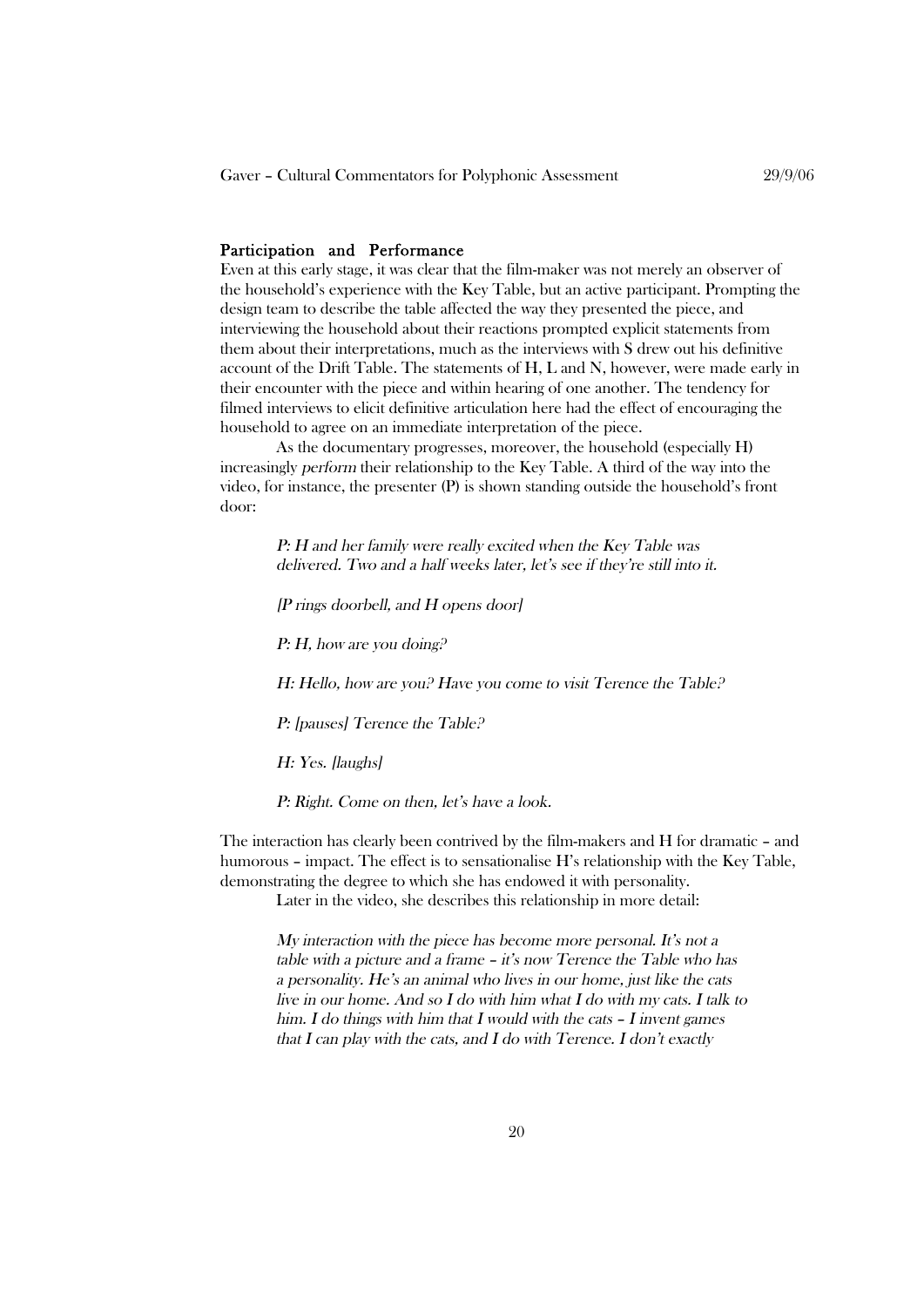

Figure 7: Heather welcomes the Key Table

dress my cats up, but I'm afraid that because Terence can't run away, he's ended up getting clothes on him.

The video enables viewers to witness some of the modifications the household made to the piece. A scarf is shown draped over the picture frame. A piece of plastic film has been stretched over the bottom of the frame, trapping several small balls so that they roll along the lip of the frame when it tilts. A cat toy was attached to the table surface, presumably to encourage the household's cats to play with the device.

The last scene of the video dramatises this relationship still further (Figure 7). The scene opens with H entering the living room carrying a jester's hat, a wine glass and a bottle of champagne, as her family and the film-makers sit watching. "Here you go, Terence," she says. "A little celebration to welcome you into the family. Happy birthday." She ritualises the performance, ceremoniously placing the bottle and glass on the table as punctuation to her utterances, and then props the cap on the picture frame as she wishes it a happy birthday.

Some viewers of the video take H's performed relationship to "Terence the Table" at face value, and conclude that H is an eccentric. But this is a superficial reading of the scene. H is performing an extreme relationship with the piece, quite aware of what she is doing. This is suggested earlier in the video, when she gives a more distanced account of her interaction with the piece: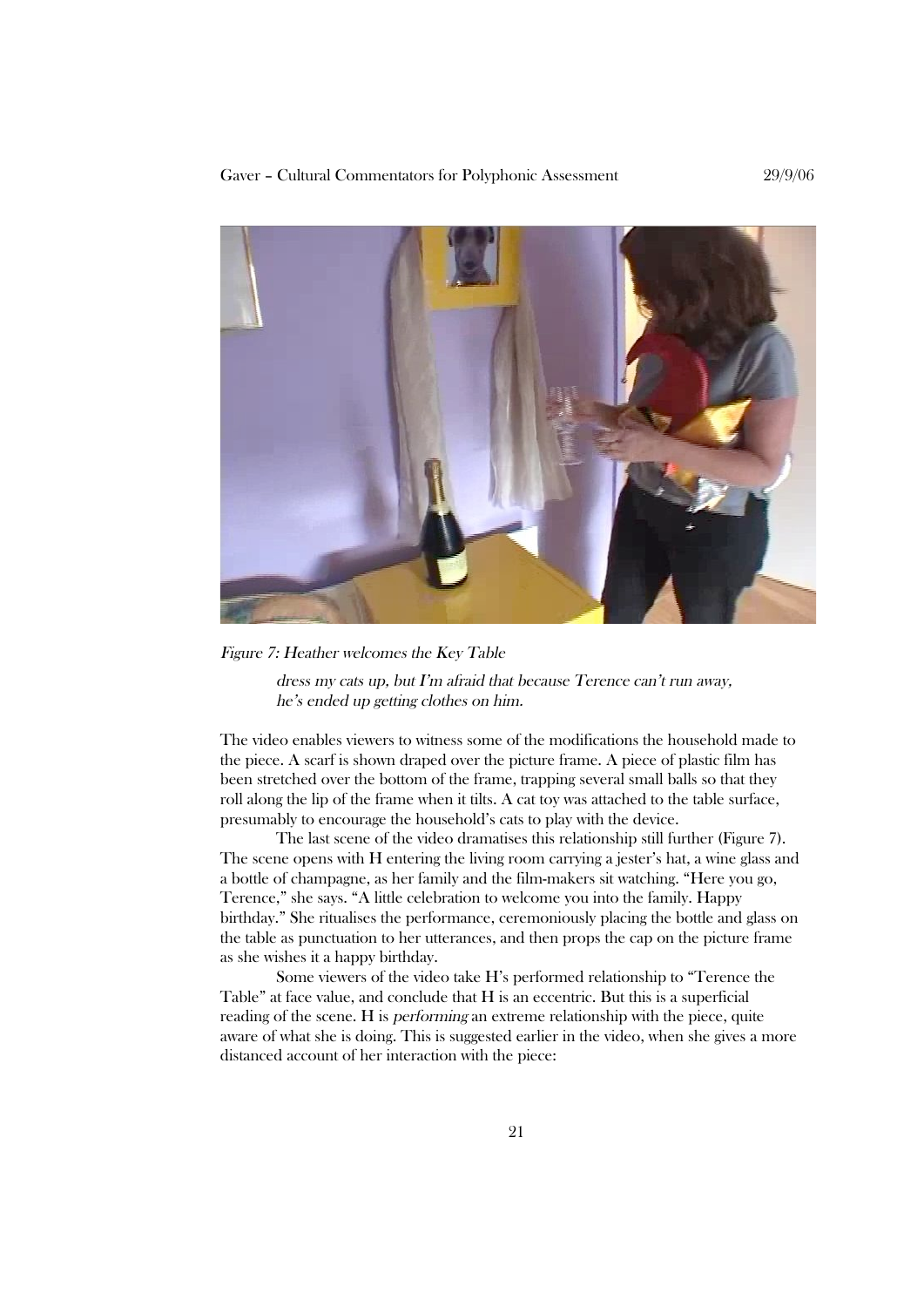Initially, he was just here and I could look at him and put things on him. But now I've actually started to think of myself as the artist. I don't know whether I have the liberty to do that. Too late, I've taken the liberty! And I've become involved with him as an artwork, and I feel like I'm evolving him. And when he goes home, perhaps everything I've done to him will be stripped away, but whilst he's here he's my artwork, as well as [the design team's].

It is clear that H is aware of appropriating the table, both from the costumes she provides and the games she plays. Moreover, she indicates her awareness by the exaggerated manner in which she performs her relationship with the piece. Her dramatic welcome ceremony is followed by gales of laughter from her family, and H herself doubles over. Everybody – including H – knows her enacted relationship with "Terence" is absurd, but it provides the basis for a "game" they can all play.

We suspect that this game does not merely exaggerate their relationship with the table: it is their relationship. The performance is performative, in the way that statements like "I pronounce you man and wife" are performative (Bruzzi, 2000, in Raijmakers, in preparation). Such statements create the very state of affairs they describe, just as the household's actions constitute the relationship they appear to illustrate. It is unclear how H and her household behaved when the film-makers were absent, though various additions to the table suggested a continued engagement. It is plain, however, that H's video appearances intensified the form of that engagement.

Again, the film-maker was far from neutral in all this. It appears that he and the presenter were instrumental in encouraging H and her household to form such an extreme interaction with the Key Table. Certainly, when interviewing the household after the penultimate welcome scene, he does not step outside the "game" of treating the piece as a member of the household:

F: "L, how do you feel when your mother thinks this dog is part of the family. Are you getting any sibling rivalry?"

L: "No, I… It's lovely. I'm glad to welcome him. He'll fit right in."

F: "Do you think your children are a bit jealous of all the attention you're pouring on Terence?"

H: "No, they get equal amounts. I think we've enjoyed the whole concept. It's cheered us up a lot to do strange things to an inanimate object."

Throughout this scene, everybody, including the film-maker, is laughing. It is evident not only that they are playing, but that they are colluding in their play for the sake of the film's (unspecified) audience. There is a strong sense of mischievousness, which was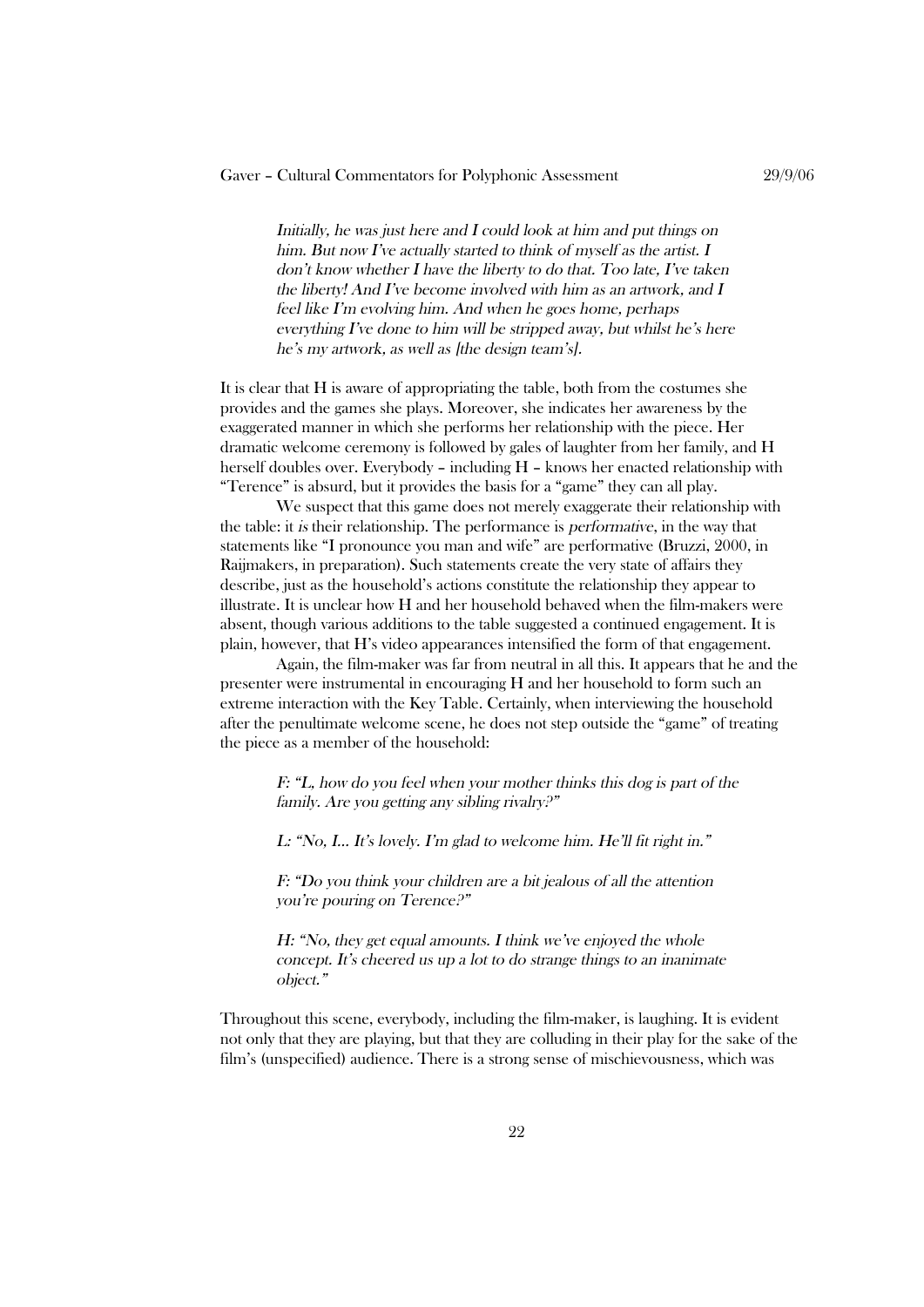later acknowledged indirectly by the film-maker when he first played the video to the author. He (somewhat facetiously) suggested that the author sit down before viewing the video, and referred to it as a "slow-motion train crash", offering to re-edit if necessary.

In sum, the Key Table video captures an unfolding relationship both between H's household and the piece, and between H and the film-makers as they conspire to dramatise an exaggerated version of that relationship. In contrast to many forms of user research, the film-makers were participants in the process through which H and her household began to interpret the Key Table, and it is doubtful that events would have unfolded as they did without them. This is regrettable in preventing a more realistic view of how the table might be used. However, the film-makers' participation did have some benefits, for it allowed – even encouraged – H to play the role of an extreme character (Djajadiningrat et al., 2000), thus foregrounding potentially common, but subtle, relationships and forms of appropriation. In some ways, the character H plays in the documentary is probably as removed from the day-to-day H as "Binky" is from the volunteer on whom she is based. The Key Table video is not a "mockumentary", however, or a fictional account presented as a real one (cf. Dunne, 2005). The filmmakers may have amplified H's emerging attitude to "Terence the table", but they did not create it. Much as the process of being filmed prompted S to clarify his account of the Drift Table, the process prompted H to elaborate – even create – her relationship with "Terence".

# Discussion: Listening to Other Voices

The cultural commentators' perspectives on our work produced perspectives and insights that were useful for our understanding of users engaged in the design process, and there were commonalities among these perspectives. For instance, each commentator addressed issues of aesthetics, emotion and motivation, and made interpretations of genre or social category based on an understanding of the cultural connotations of the materials in question. As we had hoped, these appear to be normal facets of the interpretations they make as part of their professional practices. However, the three commentaries differed considerably in the manner of their contributions. In part, this reflects the fact that one was made by storytellers, whereas the other two were by a populariser.

In addressing the Probes returns, the screenwriters used their professional skills to turn a collection of clues into a story. They not only integrated the material, but extrapolated new material by asking themselves wide-ranging questions. ("If this is how the character responded to these probes, what sort of job would she have? Where would she live? What would her boyfriend be like?") The result wildly exceeds the reach of the data, but it allows a consideration of emotions and motivations that are not directly revealed by the Probes. Moreover, the screenwriters were able to endow Binky with both an overt and hidden life, creating a much more intimate – and sometimes unflattering – portrait than is usually drawn from user studies. In doing so, they created a story that is based on character, not plot (Nielson, 2002), allowing readers to extrapolate for themselves what sorts of design "Binky" might like, and dislike. Their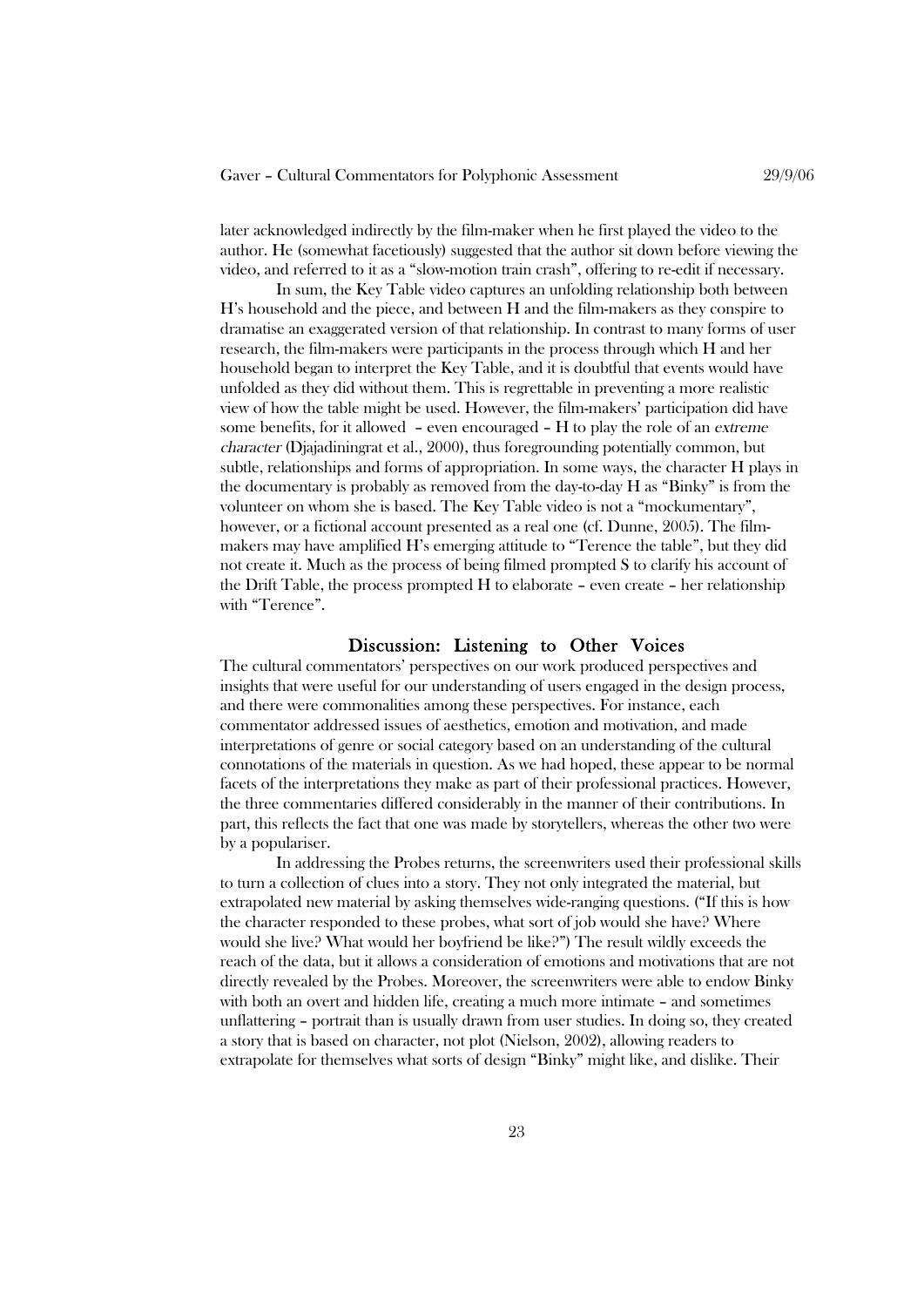contribution creates a complicated ethical position, but has the advantage that, because it is essentially fictional, it can be pejorative without compromising privacy.

 The Drift Table documentary is apparently less provocative, providing a straightforward account of S's experience of the piece. Nonetheless, the process of filmmaking led S to articulate an authoritative, definitive account of his experience. Moreover, the medium of video further allows viewers to witness the situation in which that account was created: they can see the table in situ, watch S use it, and hear him tell his own story. They can also witness unarticulated details of his activity, such as his use of surprising weights, which revealed his unusual expertise with the piece. On top of this, the documentary juxtaposes the presenter's views with S's, and implicitly alludes to the film-maker's more sceptical – but inhibited – position. In sum, this seemingly simple video betrays several, partially overlapping accounts.

The Key Table documentary, similarly, allows viewers to observe the filmmakers prompting the household to develop an articulated, consensual interpretation of the Key Table. The documentary traces how this interpretation becomes increasingly embellished and performed over time, ending with an extraordinary scene in which H dramatises an extreme version of her relationship with the piece – after having articulated calmly how she appropriated the Key Table "as the artist" earlier in the video. In encouraging and participating in the creation of an exaggerated version of H's role, the film-makers reflect their interpretation of the prototype and process, as well as H's. They collude with H to portray her as an extreme user of the table, with views as clearly articulated as S's, but as fictional as Binky's.

It is tempting to conclude that each form of commentary – storytelling and documentary – works in characteristic ways to raise characteristic issues. Generalisation, however, seems premature. The two documentaries are quite different in style, tone and focus, despite having been made by the same team. These differences may reflect something about the film-makers themselves, but they may also have arisen from the situations they confronted: the specific prototype, the volunteers, and the ensuing relationships. Clearly, the results produced by these commentators were deeply situated, and, in general, it may not be possible to predict accurately the nature of such contributions. However, the ability to predict how a particular commentator, or even type of commentator, will respond would seem to undermine the appeal of the approach. One of the virtues of using cultural commentators is that it enables one to escape the constraints of working wholly within a native community of practice. Opening the process to commentators from outside, rather than sticking to known dimensions and familiar issues, can bring a valuable element to the design process – surprise.

## Polyphonic Assessment

Each of the three forms of cultural commentary we gathered is interesting in its own right, and each contributed to the design process. We do not consider any of the commentaries to have provided a privileged or authoritative account, however. Binky's character profile neither finalised our impressions of the volunteer, nor determined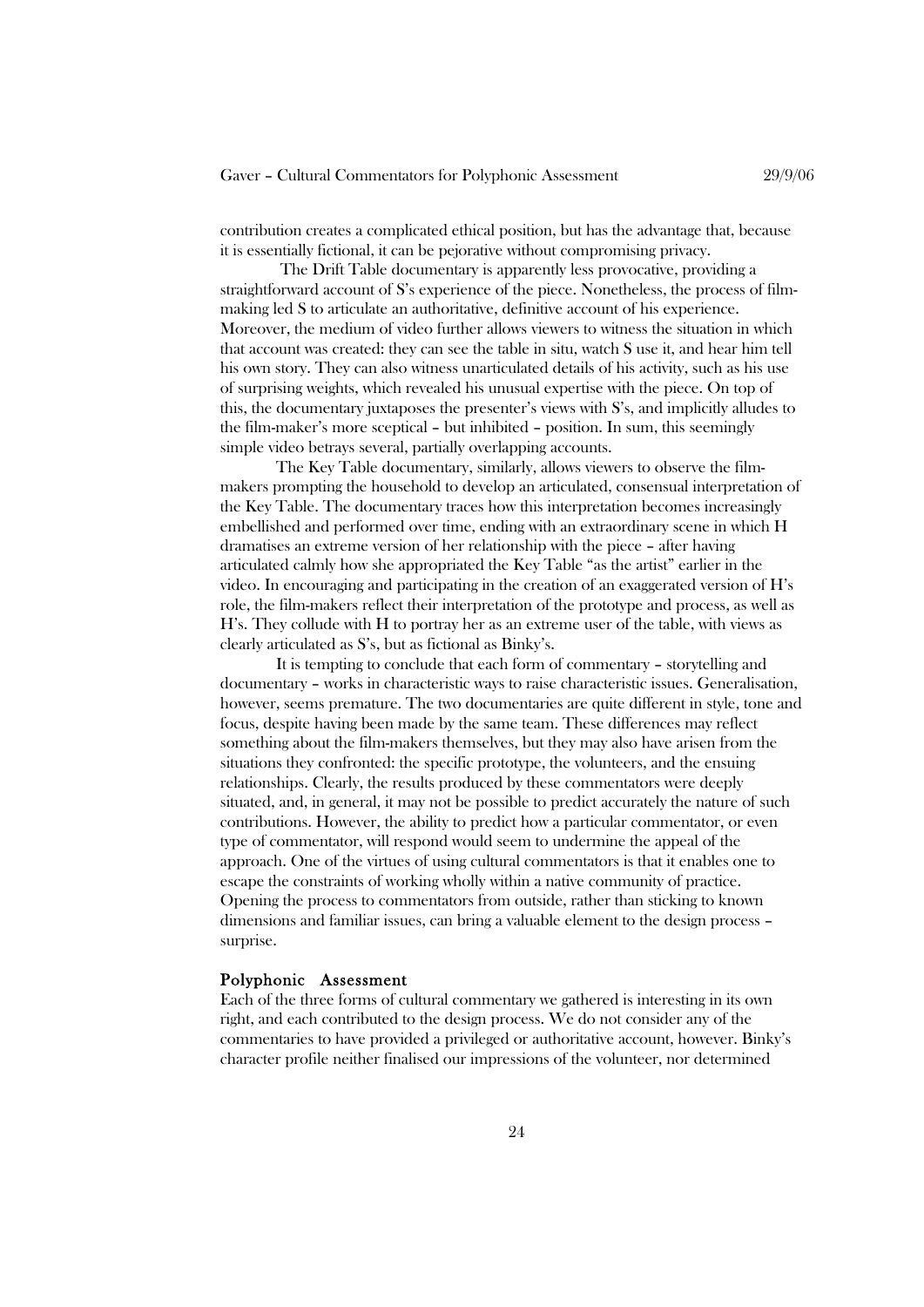how we interpreted other returns. The Drift Table video presented what appeared to be a definitive account from S, but this was complemented and extended by the ethnographic observations and interviews, as well as the design team's more informal ones. The Key Table documentary was the primary record of how H and her household related to the piece, but it too was supplemented by the design team's informal contact with the household, and in any case, the exaggerated form it took undermined its own authority. More generally, the appeal of the accounts produced by popularisers and storytellers is that they variously focus, dramatise and extrapolate materials received from volunteers. This makes them useful as resources for interpretation, but limits their authority as interpretations themselves.

The commentaries we collected were generally most interesting when set alongside other interpretations and information. For instance, the ethnographic observations of the Drift Table in use were based on much longer periods of contact with S's household than the documentary video, and this is reflected not only in the greater detail that emerged, but their ability to capture a sense of the emergent lived experience with the piece – the ways that S interwove its use into his daily working life, for instance, or the varying degrees of appreciation (or lack thereof) that emerged in different members of the household. Nonetheless, the video complements these observations, both by allowing the audience to witness the table in S's household and hear what he has to say about it, and by motivating him to express his subjective experience clearly and definitively. In a sense, the video serves as a spotlight on the ethnographic observations, highlighting certain aspects through recapitulation and others through contrast.

Similarly, the character profile of Binky generated by the screenwriters complements, but does not replace, the original Probe returns. The returns themselves maintain an authenticity and texture that is lost in the profile. Moreover, while the profile is useful because it integrates and extrapolates the materials to produce a narrative, the Probe returns are equally useful precisely because they are fragmentary and ambiguous, explicitly requiring an act (or repeated acts) of interpretation on the part of researchers. Each different interpretation of the materials provides a new perspective with its own strengths and weaknesses, and none clearly subsumes the others.

From this perspective, there are two basic approaches for managing multiple sources of interpretation, whether these are gained from cultural commentators or from more traditional sources, such as ethnographic observations or even experimental hypothesis-testing. The first is to use them as resources to be combined, in order to create a unified assessment. This implies looking for convergences and overlaps among the interpretations as a sign of reliability and replicability, and, when contradictions occur, either sidestepping the issue or finding some justification for privileging one source over another. The end result is a cohesive account crafted from multiple sources of information (potentially interpretations themselves), which can be presented as authoritative and comprehensive.

An alternative approach is to use multiple accounts as resources for a polyphonic assessment of design, in which, rather than seeking to present a resolved,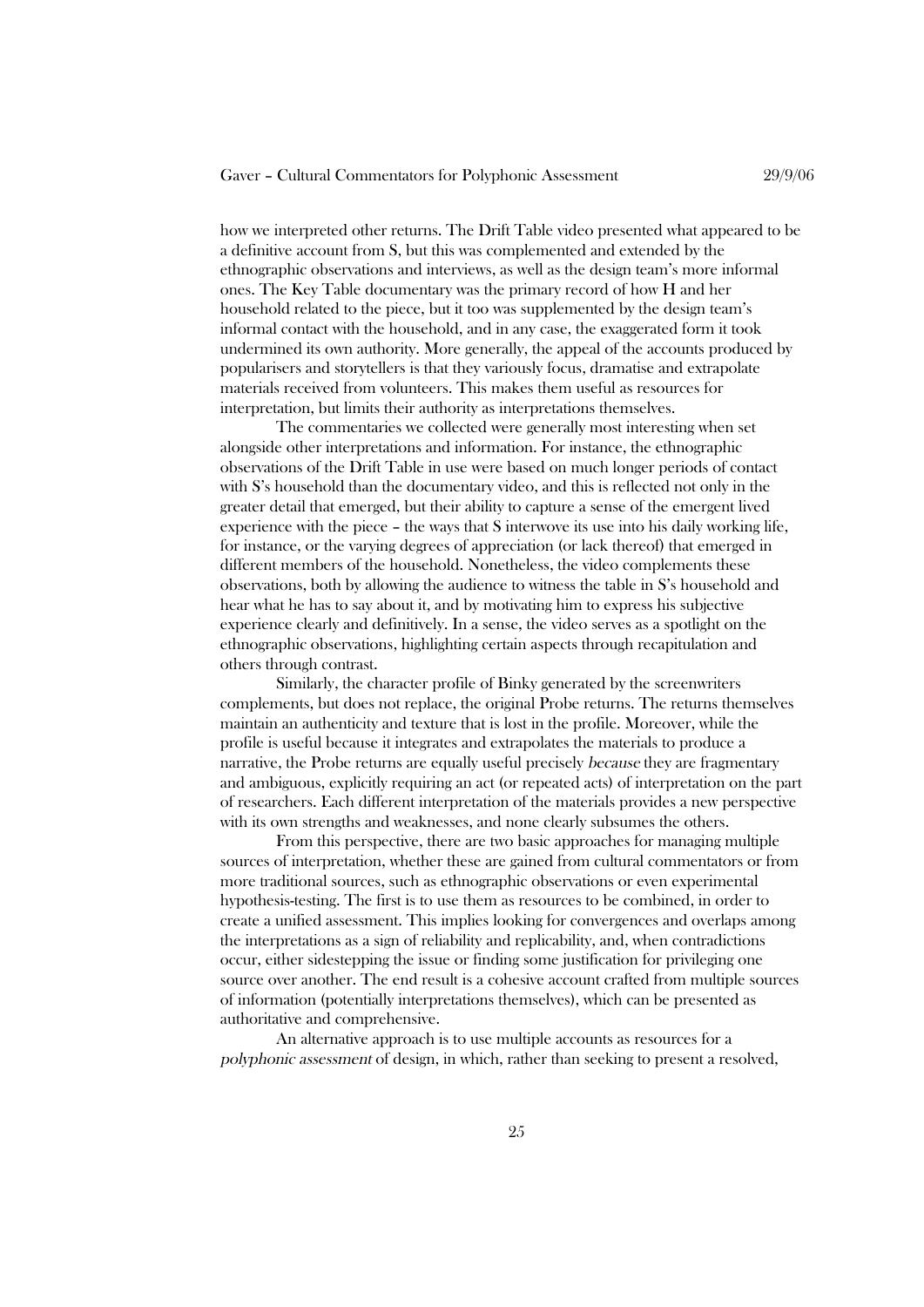definitive assessment of design, the researcher orchestrates a multi-voiced, divergent set of views for audiences to consider. I choose the term "polyphonic" here to echo Bakhtin's characterisation of polyphonic novels, as discussed by Wright and McCarthy, because of the parallels between Bakhtin's approach to fiction and the kind of assessment I am advocating. Consider Wright and McCarthy's (2004, p. 9) description of the polyphonic novel:

…dialogues are central to the polyphonic novel. We do not learn of the fate of characters, their personality traits, their intentions, or their values by listening to the author talking about them. Rather, they are revealed to us through the dialogue between the characters themselves…. Dialogues in a polyphonic novel have, not surprisingly, a dialogical sense of truth. That is, we see the world of the novel from the multiple perspectives of different characters with different values systems, and there is seldom one best way forward. Rather it is the relations between these values systems that drive the novel on.

Similarly, juxtaposing multiple assessments allows them to be considered on their own terms, rather than through the researcher's interpretation. Agreements and contradictions may be highlighted, and so may implicit assumptions and values. In undermining the expectation of a single, decisive evaluative judgement, such an approach may elicit a richer understanding of people's experience with design prototypes.

Polyphonic assessments are appealing as a way to address the many facets of experience that are important in designing technology for everyday life, from usability and utility to aesthetics, emotion, genre, social fit and cultural implications. Allowing accounts to coexist means that all the facets under scrutiny can be explored sensitively and sympathetically, using the languages developed by the communities of practice most accustomed to discussing them. Moreover, multiple accounts can help to dissolve situations that appear problematic for more unitary approaches to design. For instance, the Key Table was designed to highlight people's inadvertent emotional expression, yet H's household interpreted it as a kind of mixed-reality, autonomic "pet". Is the design a success or failure? If the designers' job is to communicate a single, privileged interpretation to users, the Key Table clearly failed; but if the Key Table is seen from a 'ludic' perspective (which seeks to encourage play), the piece was extremely successful. Resolving these two positions, as a unitary assessment would demand, is problematic. Allowing them to coexist, however, as a polyphonic assessment does, enables each one to inform an audience's understanding of the project.

Taking a polyphonic approach to assessment does not imply embracing a relativistic view that all assessments are equal. As we have seen, the ethnographic observations of the Drift Table were based on far greater access to the household's experience than the documentary film, and this gives them greater authority as a source of information about the household's lived experience with the piece. For multiple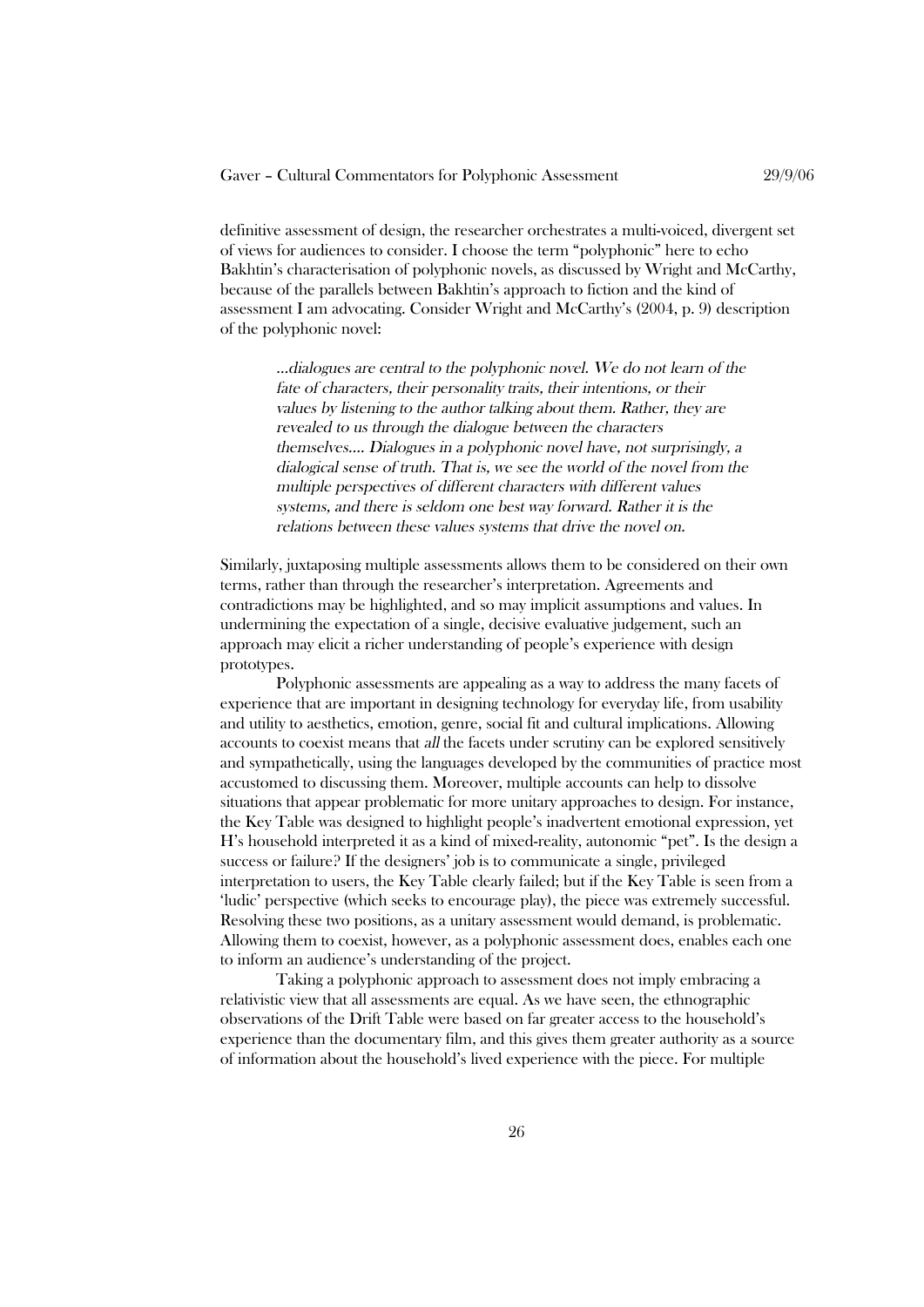accounts to be used responsibly, it is important that such factors are made explicit: the provenance of commentaries must be clear. More generally, pursuing polyphonic assessments does not imply that researchers can or should abdicate all responsibility for interpretation. Through their choice of commentators, the ways they contextualise and edit the accounts, and the ways they emphasise or explain discrepancies, researchers have ample opportunity to communicate their own views. At worse, the process could be used to present a convergent assessment in the guise of a polyphonic one. At best, though, the process can provide a multi-faceted, multi-voiced view of the experiences engendered by designs, in which the researcher's interpretation is only one of many.

Polyphonic assessments deliberately cast their audiences as active participants in the interpretative process. Rather than acquiescing to a unitary, convergent narrative, the audience has to navigate a complex, multi-layered story. Of course, researchers seldom do consume colleagues' claims passively. They routinely question all aspects of research: methods, generalisations, results. A polyphonic approach recognises this, and offers a wide range of resources for assessment – and these can include accounts not usually considered authoritative within the research community, since what is being claimed is not authority but a more narrowly contextualized validity. After all, cultural commentators and polyphonic assessments are not a means to "sell" a particular evaluative stance towards a particular design, but to achieve what Wright and McCarthy (2005) call "a way of creating scenes for intense dialogues with unforeseen outcomes".

# Acknowledgements

This research supported by the Engineering and Physical Sciences Research Council as a part of the Equator IRC, by Intel Corporation's sponsorship for a project on wellbeing in the home, and by donations of information and equipment from Getmapping and Hewlett Packard. I am grateful to Jake Beaver, Mark Blythe, Andy Boucher, Jofish Kaye, Tobie Kerridge, Sarah Pennington, Bas Raijmaker, Phoebe Sengers and Peter Wright for valuable conversations about these ideas.

# References

Bell, G., Blythe, M. and Sengers, P. (2005). Making by making strange: Defamiliarisation and the design of domestic technologies. ACM Transactions on Computer-Human Interactions, 12(2), pp. 149 – 173.

Blythe, M. (2004). Pastiche scenarios. Interactions 11(5): 51-53.

Bruzzi, S. (2000). New documentary: a critical introduction. London: Routledge.

Cooper, A. (1999). The inmates are running the asylum: Why high tech products drive us crazy and how to restore the sanity. Sams.

Djajadiningrat, J., Gaver, W., and Frens, J. (2000). Interaction relabelling and extreme characters: Methods for exploring aesthetic interactions. Proceedings of Designing Interactive Systems 2000, New York: ACM Press.